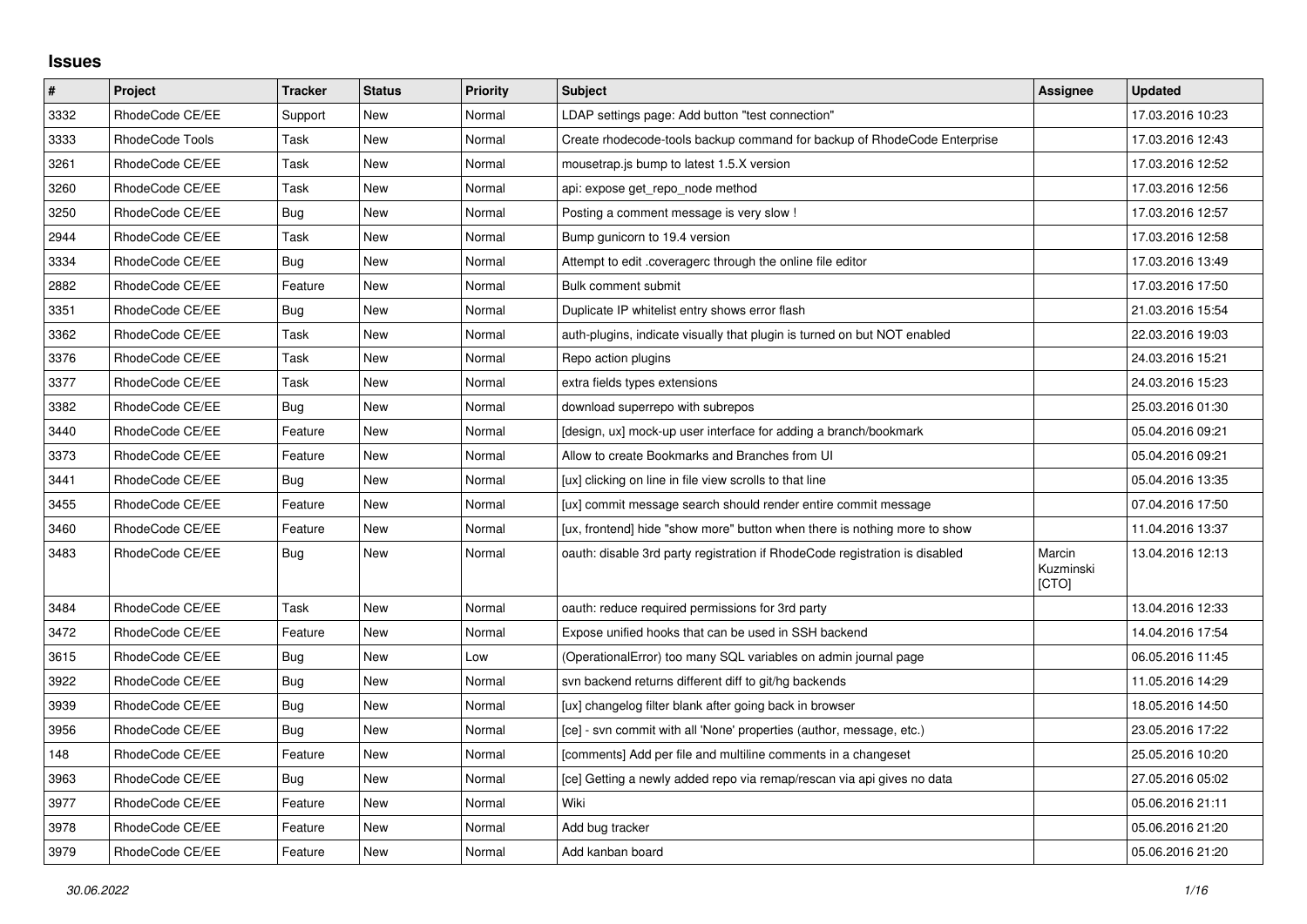| $\vert$ # | Project              | <b>Tracker</b> | <b>Status</b> | Priority | <b>Subject</b>                                                                      | Assignee            | <b>Updated</b>   |
|-----------|----------------------|----------------|---------------|----------|-------------------------------------------------------------------------------------|---------------------|------------------|
| 3980      | RhodeCode CE/EE      | Feature        | New           | Normal   | Add CI engine                                                                       |                     | 05.06.2016 21:32 |
| 3486      | RhodeCode CE/EE      | Feature        | <b>New</b>    | Normal   | expose origin of permission in perm dict for users                                  |                     | 06.06.2016 10:54 |
| 3986      | RhodeCode Appenlight | Bug            | New           | Normal   | table headers should be left aligned                                                |                     | 07.06.2016 11:53 |
| 3990      | RhodeCode Appenlight | <b>Bug</b>     | New           | Normal   | some dashboard builder buttons are up against fields                                |                     | 07.06.2016 12:01 |
| 3994      | RhodeCode Appenlight | Bug            | <b>New</b>    | Normal   | during setup, user is given option to make admin account even if one does not exist |                     | 08.06.2016 12:44 |
| 4017      | RhodeCode Appenlight | Feature        | New           | Low      | application logos need help                                                         |                     | 14.06.2016 11:52 |
| 3987      | RhodeCode Appenlight | <b>Bug</b>     | New           | Normal   | adjust footer so it's consistent with the website footer                            |                     | 15.06.2016 10:20 |
| 4040      | RhodeCode CE/EE      | Bug            | New           | Low      | [ce, ee] logout when logged out causes 403 Cross-site request forgery detected      |                     | 23.06.2016 13:40 |
| 4052      | RhodeCode Appenlight | Task           | New           | Normal   | release fixes                                                                       | <b>Marcin Lulek</b> | 29.06.2016 12:14 |
| 4056      | RhodeCode Appenlight | Feature        | New           | Normal   | Optionally allow to filter graphs per machine in dashboard                          |                     | 30.06.2016 15:12 |
| 4057      | RhodeCode Appenlight | Feature        | New           | Normal   | Negation option for search filter                                                   |                     | 30.06.2016 15:12 |
| 4059      | RhodeCode Appenlight | Feature        | New           | Normal   | <b>Server Monitoring</b>                                                            |                     | 30.06.2016 15:15 |
| 4060      | RhodeCode Appenlight | Feature        | New           | Normal   | Replayable requests                                                                 |                     | 30.06.2016 15:15 |
| 4061      | RhodeCode Appenlight | Feature        | New           | Normal   | Timezone for applications                                                           |                     | 30.06.2016 15:16 |
| 4062      | RhodeCode Appenlight | Feature        | New           | Normal   | A way to see browser breakdown for an error                                         |                     | 30.06.2016 15:16 |
| 4063      | RhodeCode Appenlight | Feature        | New           | Normal   | add option to specify custom value in dashboard select                              |                     | 30.06.2016 15:17 |
| 4064      | RhodeCode Appenlight | Feature        | New           | Normal   | Create a multiple action feature for Reports and Logs lists                         |                     | 30.06.2016 15:18 |
| 659       | Documentation        | Feature        | New           | Normal   | Peer to Peer Failover                                                               | <b>Brian Butler</b> | 01.07.2016 14:15 |
| 682       | Documentation        | Task           | New           | Normal   | Error Msg guide                                                                     | <b>Brian Butler</b> | 01.07.2016 14:15 |
| 687       | Documentation        | Feature        | <b>New</b>    | Normal   | [Integraton] - Elastic search integration                                           | <b>Brian Butler</b> | 01.07.2016 14:15 |
| 737       | Documentation        | Task           | <b>New</b>    | Normal   | What is an extra field and how do you add it?                                       |                     | 01.07.2016 14:15 |
| 3092      | Documentation        | Task           | New           | Normal   | [RCE, ini] - doc available settings + check tender with Gemalto hacks               | <b>Brian Butler</b> | 01.07.2016 14:15 |
| 3093      | Documentation        | Task           | <b>New</b>    | Normal   | [API] - update hg/git update pr API. Auto updates PR on push                        | <b>Brian Butler</b> | 01.07.2016 14:15 |
| 4071      | RhodeCode Appenlight | Feature        | New           | Normal   | Allow for easy out-out of assigned permissions                                      |                     | 05.07.2016 10:14 |
| 317       | Documentation        | Feature        | <b>New</b>    | High     | Styling                                                                             | <b>Brian Butler</b> | 07.07.2016 10:10 |
| 3022      | RhodeCode CE/EE      | Bug            | New           | Normal   | SVN support with repositories groups                                                |                     | 26.07.2016 18:25 |
| 4144      | RhodeCode CE/EE      | Feature        | New           | Normal   | [ux] improve enable/disable of notifications                                        |                     | 02.08.2016 17:19 |
| 4154      | RhodeCode CE/EE      | Bug            | <b>New</b>    | Low      | [ce, ee] user register via github captcha                                           |                     | 05.08.2016 22:51 |
| 4157      | RhodeCode CE/EE      | Feature        | New           | Normal   | [integrations] Integrate with industry standard SW development tools                | Daniel D            | 08.08.2016 12:55 |
| 3923      | RhodeCode CE/EE      | Bug            | New           | Normal   | odd exception on running internal-code                                              |                     | 09.08.2016 10:54 |
| 4163      | RhodeCode CE/EE      | Task           | New           | Normal   | [ce, ee] celery refactor + upgrade                                                  |                     | 15.08.2016 12:32 |
| 4147      | RhodeCode CE/EE      | Task           | New           | Normal   | [ce, ee, docs] Events documentation                                                 | Daniel D            | 15.08.2016 12:33 |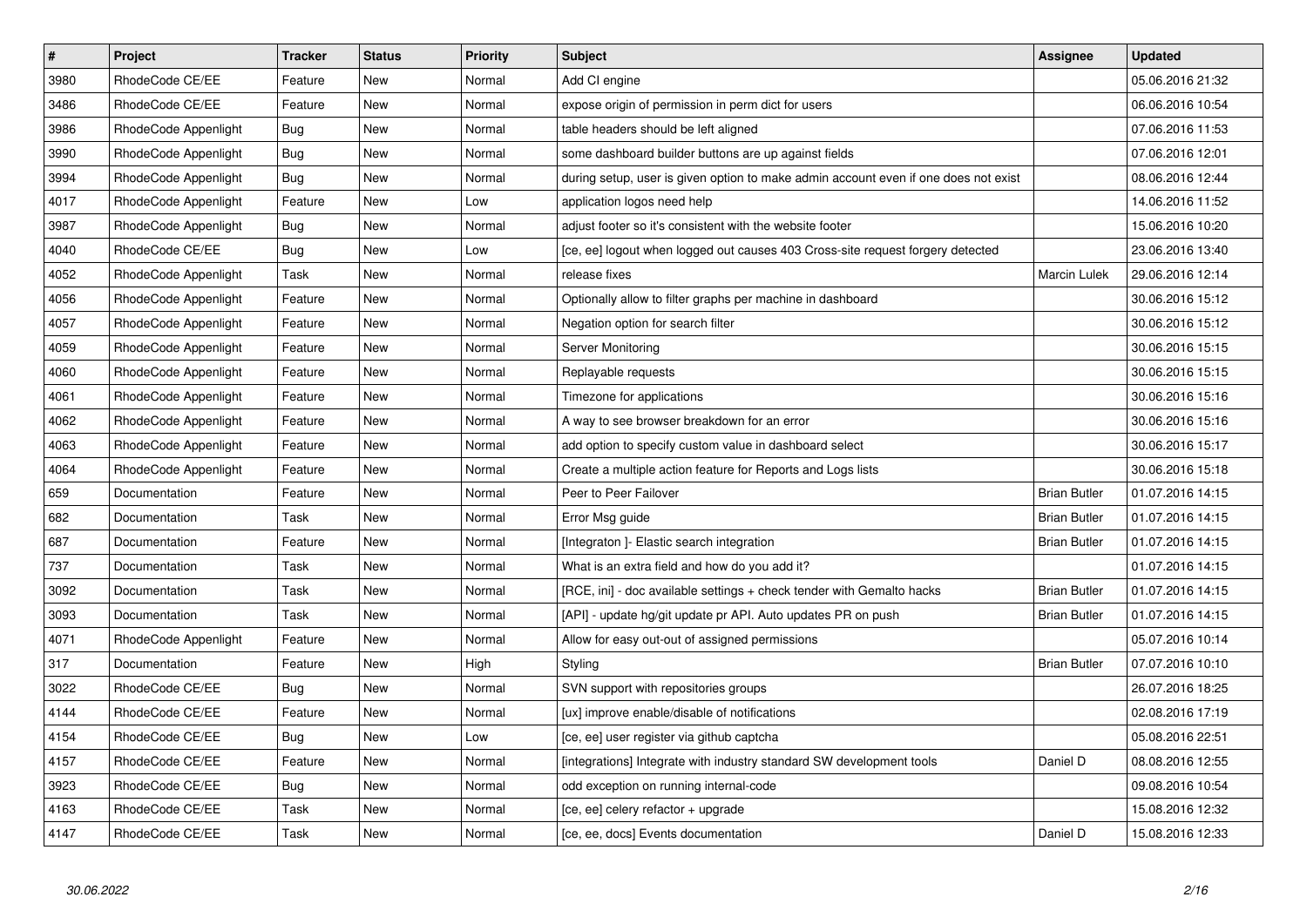| $\sharp$ | Project              | <b>Tracker</b> | <b>Status</b> | <b>Priority</b> | <b>Subject</b>                                                                                                     | <b>Assignee</b>              | <b>Updated</b>   |
|----------|----------------------|----------------|---------------|-----------------|--------------------------------------------------------------------------------------------------------------------|------------------------------|------------------|
| 4116     | RhodeCode CE/EE      | Bug            | New           | High            | [ee] Starting EE or running paster commands like setup-rhodecode does not work<br>without setting LC ALL properly. |                              | 18.08.2016 21:03 |
| 4182     | RhodeCode CE/EE      | Feature        | New           | Normal          | add direct link from notification to corresponding PR                                                              |                              | 19.08.2016 12:35 |
| 4188     | RhodeCode CE/EE      | Bug            | New           | Normal          | [tests, svn] changeset tests produce different results for svn                                                     |                              | 22.08.2016 09:54 |
| 4190     | RhodeCode CE/EE      | <b>Bug</b>     | <b>New</b>    | Normal          | [tests] fix or remove rst xss inline test                                                                          |                              | 22.08.2016 12:15 |
| 4189     | RhodeCode CE/EE      | Bug            | New           | Normal          | [tests, git] count of commit ids is different for git than hg when comparing remote                                |                              | 22.08.2016 12:34 |
| 4191     | RhodeCode CE/EE      | Feature        | <b>New</b>    | Normal          | Add custom Image logo option to header                                                                             |                              | 22.08.2016 14:49 |
| 4213     | RhodeCode CE/EE      | Feature        | New           | High            | Embed PostgreSQL database                                                                                          | Marcin<br>Kuzminski<br>[CTO] | 03.09.2016 23:45 |
| 4216     | RhodeCode CE/EE      | Task           | New           | Normal          | [ux, renderers] implement consistent rendering for text fields                                                     |                              | 06.09.2016 11:46 |
| 4220     | RhodeCode Appenlight | Feature        | New           | Low             | Search params allow sorting of result.                                                                             |                              | 06.09.2016 16:33 |
| 4222     | RhodeCode CE/EE      | Feature        | <b>New</b>    | Normal          | Configurable detection of READMEs                                                                                  |                              | 09.09.2016 10:05 |
| 4208     | RhodeCode CE/EE      | Bug            | New           | Normal          | [ce, ee] test errors get hidden by error page                                                                      | Daniel D                     | 14.09.2016 12:00 |
| 4179     | RhodeCode CE/EE      | Task           | New           | Normal          | [ce, ee] refine perms summary list                                                                                 | Daniel D                     | 14.09.2016 12:09 |
| 4226     | RhodeCode CE/EE      | Feature        | New           | Normal          | [settings, system info] add VCS and Channelstream status to System Info                                            |                              | 14.09.2016 16:45 |
| 4255     | RhodeCode CE/EE      | Bug            | New           | Normal          | [translation, i18n] translation not being applied to integrations pages                                            |                              | 30.09.2016 15:56 |
| 4256     | RhodeCode CE/EE      | Bug            | New           | Normal          | [ce, ee, ux] Source code highlight colors conflict with red/green inserted/deleted<br>blocks                       | Daniel D                     | 03.10.2016 05:00 |
| 4252     | RhodeCode CE/EE      | Support        | <b>New</b>    | Normal          | Backup & Recovery                                                                                                  |                              | 07.10.2016 19:47 |
| 4272     | RhodeCode CE/EE      | Feature        | <b>New</b>    | Normal          | Better SPAM protection                                                                                             |                              | 12.10.2016 11:14 |
| 4285     | RhodeCode CE/EE      | Bug            | New           | Normal          | Intermittent error while trying to create or fork a repository                                                     |                              | 17.10.2016 22:42 |
| 4289     | RhodeCode CE/EE      | Task           | New           | Low             | [ce, ee] clean up pygments lexer functions + handling                                                              | Daniel D                     | 21.10.2016 14:44 |
| 4232     | RhodeCode CE/EE      | Feature        | New           | Normal          | [ce, ee, pr, compare] redo diffs, support side by side diffs, html diffs                                           | Daniel D                     | 25.10.2016 15:40 |
| 4301     | RhodeCode CE/EE      | Feature        | <b>New</b>    | Normal          | [API] toggle force_password_reset in api for Idap users                                                            |                              | 28.10.2016 15:43 |
| 4303     | RhodeCode CE/EE      | Support        | <b>New</b>    | Normal          | rhodecode instance                                                                                                 |                              | 08.11.2016 16:32 |
| 4669     | RhodeCode CE/EE      | Task           | New           | Normal          | disable pytest sugar on nix-build                                                                                  |                              | 01.12.2016 12:52 |
| 5218     | RhodeCode CE/EE      | Bug            | New           | Normal          | 500 when forking repository, when using special chars in password.                                                 |                              | 19.02.2017 21:46 |
| 5227     | RhodeCode CE/EE      | <b>Bug</b>     | New           | Normal          | 400 during a svn checkout, file with special chars                                                                 |                              | 23.02.2017 17:43 |
| 5237     | Documentation        | Support        | New           | Normal          | documentation for DR                                                                                               |                              | 06.03.2017 23:34 |
| 5248     | Documentation        | <b>Bug</b>     | New           | Normal          | Installation of rhodecode-tools                                                                                    |                              | 16.03.2017 16:35 |
| 5256     | RhodeCode CE/EE      | Feature        | New           | Normal          | Last repository access time.                                                                                       |                              | 23.03.2017 16:34 |
| 5257     | RhodeCode CE/EE      | Bug            | New           | Normal          | Git repository with big binary file provokes error and strange behavior/memory leak<br>of RH.                      | Marcin<br>Kuzminski<br>[CTO] | 23.03.2017 22:02 |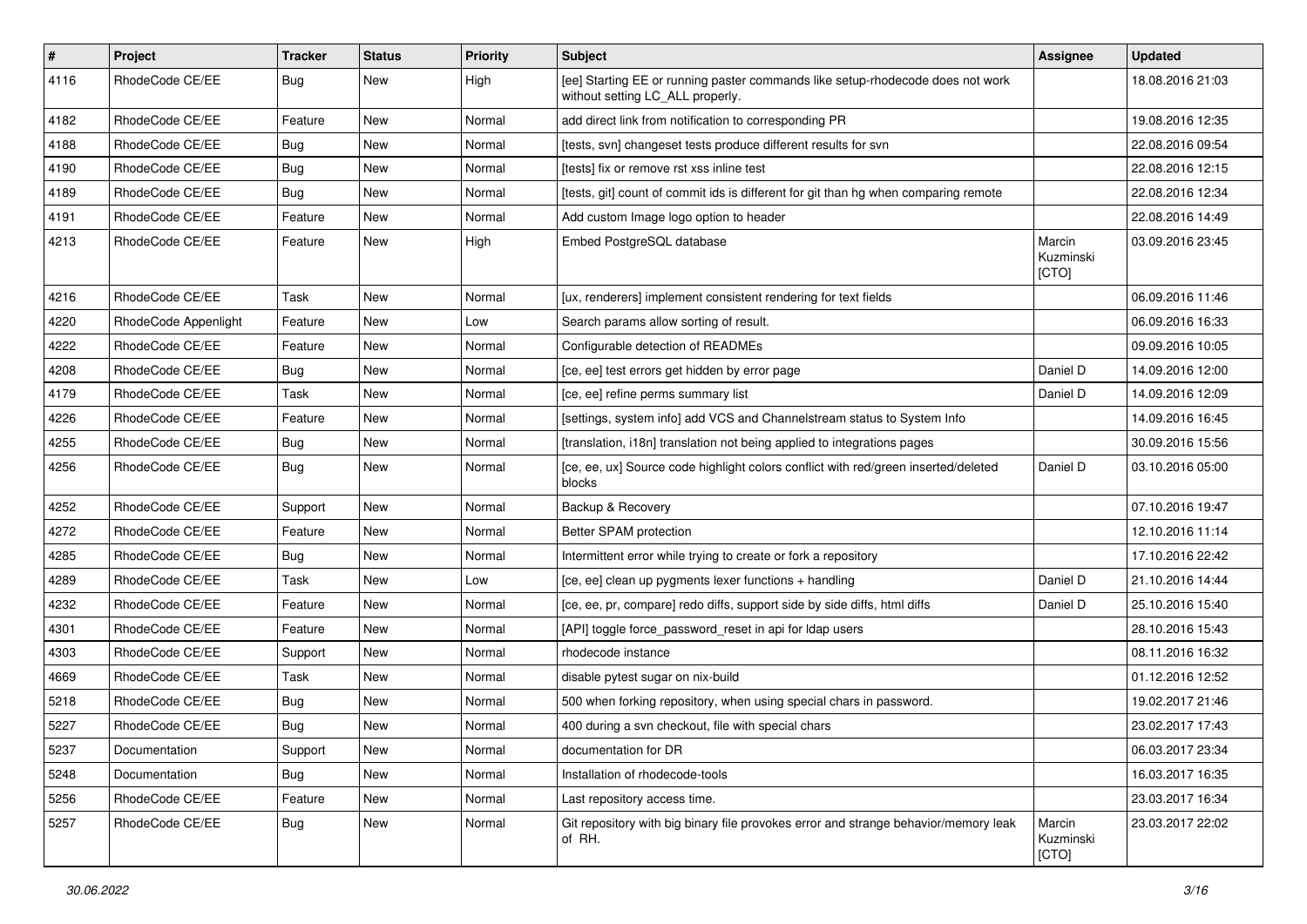| $\pmb{\#}$ | Project              | <b>Tracker</b> | <b>Status</b> | Priority | <b>Subject</b>                                                                                                                                                                       | Assignee                     | <b>Updated</b>   |
|------------|----------------------|----------------|---------------|----------|--------------------------------------------------------------------------------------------------------------------------------------------------------------------------------------|------------------------------|------------------|
| 5255       | RhodeCode CE/EE      | Support        | New           | Normal   | I can't access issues created by me from mail                                                                                                                                        |                              | 04.04.2017 11:28 |
| 5271       | RhodeCode CE/EE      | Feature        | <b>New</b>    | Normal   | Private comments                                                                                                                                                                     |                              | 07.04.2017 12:01 |
| 5273       | RhodeCode CE/EE      | Feature        | New           | Normal   | Comment status                                                                                                                                                                       |                              | 07.04.2017 13:10 |
| 5278       | RhodeCode CE/EE      | Feature        | New           | Normal   | Require support for git repositories of the form git://                                                                                                                              |                              | 13.04.2017 15:20 |
| 5342       | RhodeCode Appenlight | Bug            | <b>New</b>    | Low      | Broken link [Applications Modify application]                                                                                                                                        |                              | 21.06.2017 21:21 |
| 5269       | RhodeCode CE/EE      | Support        | New           | Normal   | Upgrade from RC EE 3.7.1 to RC EE 4.x                                                                                                                                                |                              | 29.06.2017 19:36 |
| 5347       | Documentation        | Bug            | <b>New</b>    | Normal   | Post Install steps should include Apache or Nginx setup.                                                                                                                             |                              | 06.07.2017 10:23 |
| 5348       | Documentation        | Bug            | New           | Normal   | Uninstall documentaion missing some steps                                                                                                                                            |                              | 06.07.2017 10:25 |
| 4312       | RhodeCode CE/EE      | Task           | New           | Normal   | Storage location changes                                                                                                                                                             |                              | 11.07.2017 13:31 |
| 4234       | RhodeCode CE/EE      | Task           | <b>New</b>    | Normal   | prepare and test RhodeCode VM image for AWS                                                                                                                                          | Marcin Lulek                 | 11.07.2017 13:32 |
| 5382       | RhodeCode CE/EE      | Feature        | <b>New</b>    | Normal   | Support for repository aliases                                                                                                                                                       | Marcin<br>Kuzminski<br>[CTO] | 04.09.2017 15:17 |
| 4299       | RhodeCode CE/EE      | Task           | <b>New</b>    | Normal   | TEMPLATE repo groups                                                                                                                                                                 |                              | 22.09.2017 10:26 |
| 1457       | RhodeCode CE/EE      | Feature        | <b>New</b>    | Normal   | add allow permissions inheritance on repo groups                                                                                                                                     |                              | 22.09.2017 10:27 |
| 4051       | RhodeCode CE/EE      | Task           | New           | Normal   | [ux, renderering] Consistent formatting on text fields.                                                                                                                              |                              | 22.09.2017 10:27 |
| 5289       | RhodeCode CE/EE      | Feature        | New           | High     | Ability to Upload/Replace a file using the UI                                                                                                                                        |                              | 22.09.2017 10:29 |
| 4197       | RhodeCode CE/EE      | Task           | <b>New</b>    | Normal   | [ce, ee] get list of users with their permissions to a repository                                                                                                                    | Daniel D                     | 22.09.2017 10:30 |
| 5394       | RhodeCode CE/EE      | Support        | New           | Normal   | SVN to Git / Mercurial Migration                                                                                                                                                     |                              | 03.10.2017 09:29 |
| 5400       | RhodeCode CE/EE      | Task           | <b>New</b>    | Normal   | User group - subgroup support                                                                                                                                                        |                              | 06.11.2017 22:00 |
| 4000       | RhodeCode CE/EE      | Feature        | <b>New</b>    | Normal   | Make compare more functional                                                                                                                                                         | Marcin<br>Kuzminski<br>[CTO] | 18.11.2017 19:11 |
| 5404       | RhodeCode CE/EE      | Task           | New           | Normal   | Add an option to detach review rules when deleting an user                                                                                                                           |                              | 22.11.2017 11:23 |
| 5405       | RhodeCode CE/EE      | Bug            | <b>New</b>    | Normal   | Add repository from UI leads to HTTP/404                                                                                                                                             |                              | 28.11.2017 11:39 |
| 5406       | RhodeCode CE/EE      | Bug            | <b>New</b>    | Normal   | <b>Installer Fails</b>                                                                                                                                                               |                              | 01.12.2017 11:52 |
| 5410       | RhodeCode CE/EE      | Bug            | New           | Normal   | After converting to CE, we get the following error when trying to view some repos in<br>the UI: "UnicodeDecodeError: 'ascii' codec can't decode byte" (full error in<br>Description) |                              | 25.01.2018 20:45 |
| 4246       | RhodeCode CE/EE      | Task           | New           | Normal   | [ce, ee, vcs, git] add tests for annotated git tags                                                                                                                                  | Daniel D                     | 13.02.2018 18:03 |
| 5439       | Documentation        | <b>Bug</b>     | New           | Low      | JIRA Integration description: Wrong sample link                                                                                                                                      |                              | 14.02.2018 14:25 |
| 2844       | RhodeCode CE/EE      | Task           | New           | Normal   | Update Bcrypt to a maintained version                                                                                                                                                |                              | 17.02.2018 20:37 |
| 5371       | RhodeCode CE/EE      | Bug            | New           | Normal   | Comment times in Pull Requests are off by 1 day                                                                                                                                      |                              | 10.04.2018 15:11 |
| 5414       | RhodeCode CE/EE      | Bug            | New           | High     | When Opening New Pull Request, Target Revision Default Is Undesireable                                                                                                               |                              | 11.04.2018 23:20 |
| 4120       | RhodeCode CE/EE      | Task           | New           | Normal   | [ce] replace get_repo_nodes api                                                                                                                                                      | Daniel D                     | 17.04.2018 21:49 |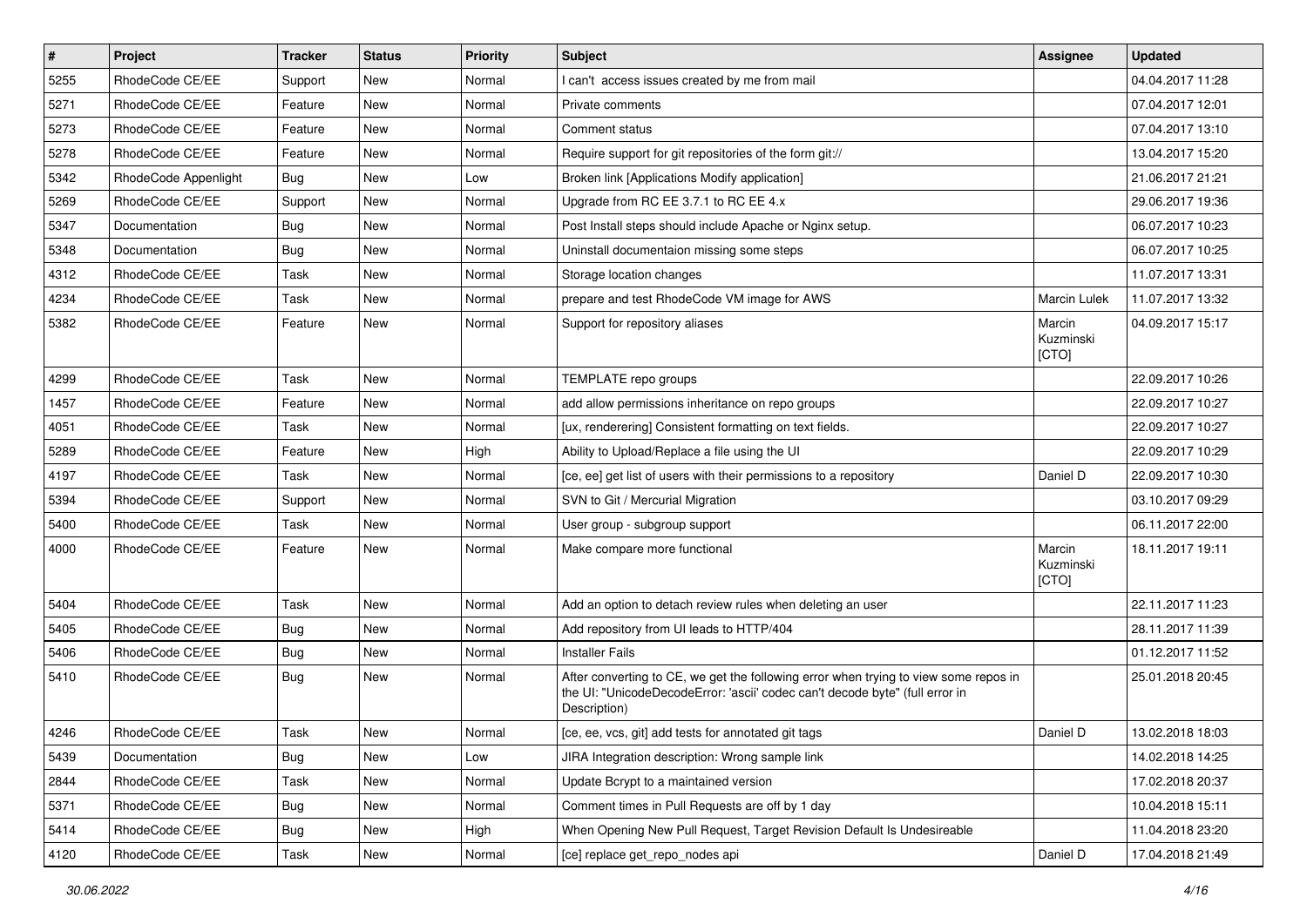| $\pmb{\#}$ | <b>Project</b>  | <b>Tracker</b> | <b>Status</b> | <b>Priority</b> | <b>Subject</b>                                                                                             | Assignee                     | <b>Updated</b>   |
|------------|-----------------|----------------|---------------|-----------------|------------------------------------------------------------------------------------------------------------|------------------------------|------------------|
| 4045       | RhodeCode CE/EE | Task           | New           | Normal          | File permissions                                                                                           |                              | 17.04.2018 21:49 |
| 4109       | RhodeCode CE/EE | Bug            | <b>New</b>    | Normal          | [files] The "switch to commit" widget is broken after using browser back button                            |                              | 17.04.2018 21:50 |
| 4290       | RhodeCode CE/EE | Task           | New           | Normal          | Allow to transplant the review status to merged commits                                                    |                              | 17.04.2018 21:50 |
| 5270       | RhodeCode CE/EE | Task           | New           | Normal          | Comments updates                                                                                           | Bartłomiej<br>Wołyńczyk      | 17.04.2018 21:51 |
| 3364       | RhodeCode CE/EE | Support        | New           | High            | Allow Specifying the Commit Message for Pull Request Merges                                                |                              | 17.04.2018 21:51 |
| 4074       | RhodeCode CE/EE | Feature        | New           | Normal          | Edit review comment                                                                                        | Bartłomiej<br>Wołyńczyk      | 17.04.2018 21:51 |
| 5471       | RhodeCode CE/EE | Bug            | <b>New</b>    | Normal          | Webhook integration failing: need more than 3 values to unpack                                             |                              | 01.06.2018 02:26 |
| 5475       | RhodeCode CE/EE | Bug            | New           | Normal          | Unable to locate user in OpenLDAP directory via Idaps                                                      |                              | 08.06.2018 20:06 |
| 5441       | RhodeCode CE/EE | Feature        | New           | Low             | Some files not parsed as XML files                                                                         | Marcin<br>Kuzminski<br>[CTO] | 12.06.2018 12:23 |
| 5460       | RhodeCode CE/EE | Bug            | <b>New</b>    | Low             | Repo creation stuck when remote clone returns partial http code 500                                        |                              | 06.07.2018 19:14 |
| 5484       | RhodeCode CE/EE | Support        | New           | Normal          | Setting up ssh, remote hg not found                                                                        |                              | 06.07.2018 23:41 |
| 5462       | RhodeCode CE/EE | Bug            | New           | Normal          | create_repo api fails with celery enabled                                                                  |                              | 10.07.2018 17:49 |
| 5450       | RhodeCode Tools | Bug            | New           | Normal          | rhodecode-api get license info no longer works                                                             |                              | 17.07.2018 15:01 |
| 5492       | RhodeCode CE/EE | Bug            | <b>New</b>    | Normal          | VCSServer + SVN 1.10                                                                                       |                              | 26.07.2018 15:01 |
| 5496       | RhodeCode CE/EE | Support        | New           | Normal          | database migration 4.11.6 mysql to 4.12.4 postgres                                                         |                              | 27.08.2018 21:17 |
| 5491       | RhodeCode CE/EE | Support        | New           | Urgent          | Upgrade RhodeCode Community + VCSSERVER from 4.10.4 to 4.12.4, pull request<br>stop working with reviewers |                              | 30.08.2018 09:47 |
| 5468       | RhodeCode CE/EE | Support        | <b>New</b>    | Normal          | Check logic for updating last commit for repository groups                                                 |                              | 30.08.2018 09:47 |
| 5497       | RhodeCode CE/EE | Support        | New           | Normal          | hg push hangs                                                                                              |                              | 30.08.2018 22:15 |
| 5495       | RhodeCode CE/EE | Support        | <b>New</b>    | Normal          | Idap to crowd users_groups sync source                                                                     |                              | 10.09.2018 22:09 |
| 5499       | RhodeCode CE/EE | Support        | New           | Normal          | ERROR [celery.worker.consumer.consumer] consumer: Cannot connect                                           |                              | 11.09.2018 08:39 |
| 5500       | RhodeCode CE/EE | Bug            | <b>New</b>    | Normal          | How to enable/set "RC_SKIP_HOOKS" to disable svn hooks?                                                    |                              | 02.10.2018 07:45 |
| 5504       | RhodeCode CE/EE | Feature        | New           | Normal          | Buttons to copy commit hash and to expand the commit message in the repo<br>summary view                   |                              | 26.10.2018 00:59 |
| 5506       | RhodeCode CE/EE | Bug            | <b>New</b>    | Normal          | Web UI fonts are not looking good and is difficult to read for people with low vision                      |                              | 26.10.2018 09:38 |
| 5503       | RhodeCode CE/EE | Support        | New           | Normal          | failed to upgrade to 4.13.3                                                                                |                              | 06.11.2018 18:28 |
| 5512       | RhodeCode CE/EE | Bug            | New           | Normal          | Show commit phase in summary view                                                                          |                              | 09.11.2018 21:37 |
| 5511       | RhodeCode CE/EE | Feature        | New           | Normal          | New feature to synchronize the fork with the remote repo from the summary page                             |                              | 13.11.2018 01:23 |
| 5509       | RhodeCode CE/EE | Bug            | New           | Normal          | Remove `!important attributes` from UI elements                                                            |                              | 07.12.2018 07:40 |
| 5519       | RhodeCode CE/EE | Bug            | New           | High            | User unable to fork the repo despite setting Repository Forking to Disabled                                |                              | 11.12.2018 22:21 |
| 5524       | RhodeCode CE/EE | <b>Bug</b>     | New           | High            | Cannot log into RhodeCode anymore                                                                          |                              | 15.01.2019 17:08 |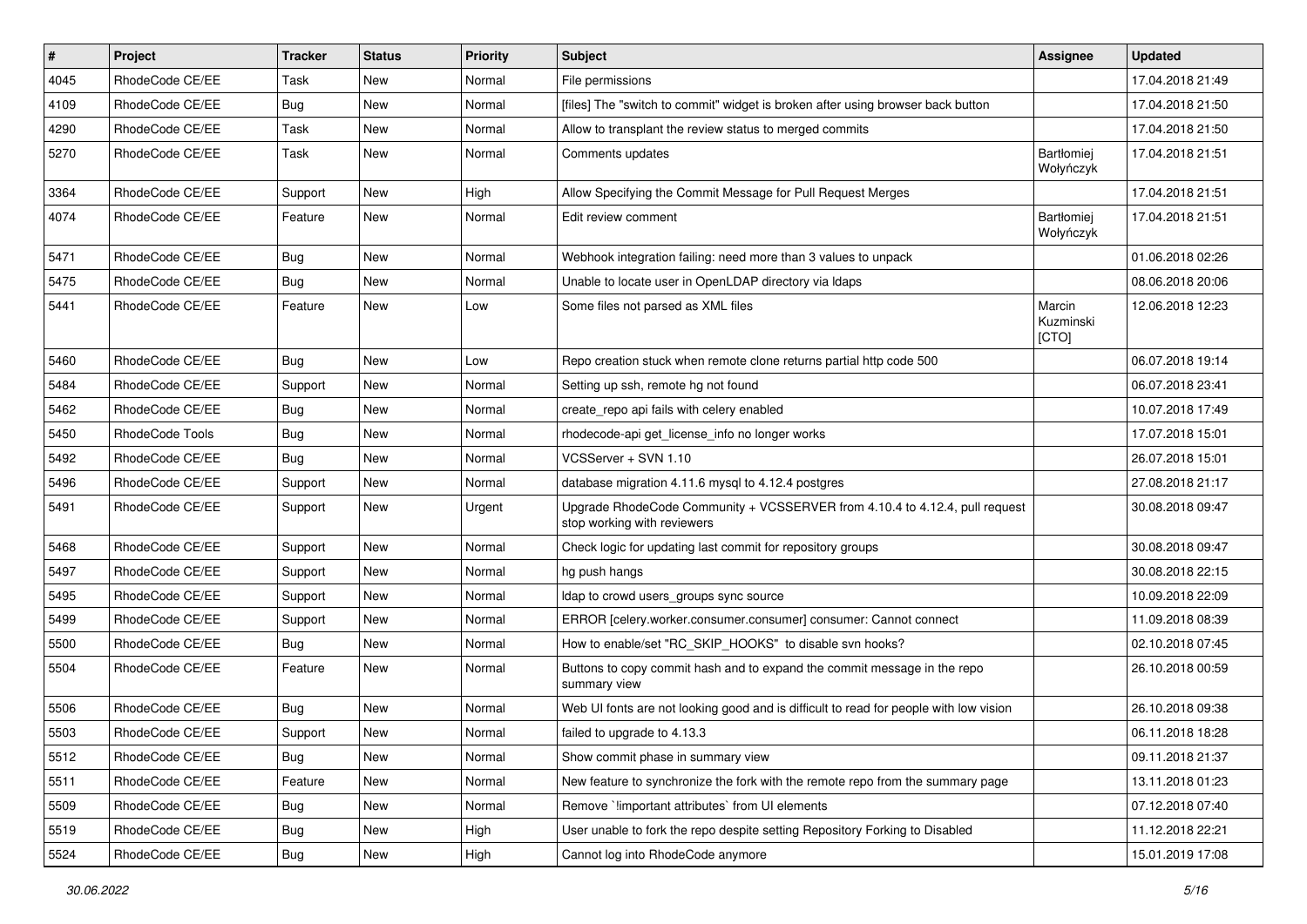| $\pmb{\#}$ | <b>Project</b>           | <b>Tracker</b> | <b>Status</b> | <b>Priority</b> | <b>Subject</b>                                                                                                    | Assignee           | <b>Updated</b>   |
|------------|--------------------------|----------------|---------------|-----------------|-------------------------------------------------------------------------------------------------------------------|--------------------|------------------|
| 5527       | RhodeCode CE/EE          | Support        | New           | Normal          | API: expose human readable failure reason                                                                         |                    | 30.01.2019 17:43 |
| 5529       | Documentation            | Support        | <b>New</b>    | Normal          | Documentation does not detail watched repositories                                                                |                    | 07.02.2019 00:16 |
| 5535       | <b>RhodeCode Control</b> | Bug            | New           | Normal          | improper rollback on upgrade failure                                                                              |                    | 09.02.2019 21:12 |
| 5534       | <b>RhodeCode Control</b> | Feature        | New           | Normal          | extract/preload subcommand                                                                                        |                    | 14.02.2019 14:45 |
| 5538       | RhodeCode CE/EE          | Bug            | <b>New</b>    | Normal          | internal server error (UnicodeDecodeError) during rhodecode-index request                                         |                    | 20.02.2019 14:43 |
| 5540       | RhodeCode CE/EE          | Bug            | New           | Normal          | Rhode Code 4.15.2 VCS Caching(?) behaviour                                                                        |                    | 25.02.2019 17:01 |
| 5543       | RhodeCode CE/EE          | Feature        | New           | Normal          | Repo API should have equivalent get repo audit logs() to User API call<br>get user audit logs()                   |                    | 26.02.2019 12:22 |
| 5545       | RhodeCode CE/EE          | Bug            | <b>New</b>    | Normal          | Merge commit to contain the username/reponame of the origin                                                       |                    | 28.02.2019 13:46 |
| 5547       | RhodeCode CE/EE          | Bug            | New           | Normal          | UI not consistent between Firefox and Chrome                                                                      |                    | 01.03.2019 23:35 |
| 5494       | RhodeCode CE/EE          | Bug            | New           | Normal          | rccontrol's python package management causes slow VCS SSH                                                         |                    | 02.04.2019 11:56 |
| 5550       | RhodeCode CE/EE          | Bug            | New           | Normal          | 500 Internal Server Error   The server has either erred or is incapable of performing<br>the requested operation. |                    | 18.04.2019 17:12 |
| 5551       | Documentation            | Bug            | <b>New</b>    | Normal          | Mention LargeFile and LFS in the Backup page                                                                      |                    | 21.04.2019 20:58 |
| 5552       | RhodeCode CE/EE          | Feature        | <b>New</b>    | High            | PR dependency across repos                                                                                        |                    | 22.06.2019 01:15 |
| 5559       | RhodeCode CE/EE          | Bug            | New           | Normal          | Timezone handling issue on repos list                                                                             |                    | 07.07.2019 22:19 |
| 5548       | RhodeCode CE/EE          | Feature        | New           | Normal          | Initial Search API                                                                                                | Peter Colledge     | 07.07.2019 22:21 |
| 5553       | RhodeCode CE/EE          | Bug            | <b>New</b>    | Normal          | Exceptions Tracker - Exception ID: 140095575901360 after upgrade to the lastes<br>version                         | Thierry<br>Wynsdau | 10.07.2019 10:33 |
| 5570       | RhodeCode CE/EE          | Bug            | <b>New</b>    | Normal          | Remap repositories always fail in RhodeCode community                                                             |                    | 04.10.2019 14:50 |
| 5541       | RhodeCode CE/EE          | Support        | <b>New</b>    | Normal          | <b>SVN Settings: Repository Patterns</b>                                                                          |                    | 16.12.2019 15:35 |
| 5200       | RhodeCode CE/EE          | Task           | <b>New</b>    | Normal          | investigate search improvements                                                                                   |                    | 16.12.2019 16:04 |
| 5556       | RhodeCode CE/EE          | Bug            | New           | Normal          | After upgrade RhodeCode Enterprise, pull request via API adds repo owner as<br>default reviewer                   |                    | 01.01.2020 13:09 |
| 5582       | <b>RhodeCode Control</b> | Feature        | <b>New</b>    | Normal          | Add the version number of a PR in the HTTP API                                                                    |                    | 15.01.2020 10:45 |
| 5584       | RhodeCode CE/EE          | Feature        | <b>New</b>    | Normal          | "update pull request link" message on vcs client                                                                  |                    | 23.01.2020 10:32 |
| 5588       | RhodeCode CE/EE          | Bug            | New           | Normal          | wrong rendering of issue tracker pattern                                                                          |                    | 29.01.2020 11:24 |
| 5586       | RhodeCode CE/EE          | Feature        | New           | Normal          | @mention should be a link                                                                                         |                    | 29.01.2020 11:46 |
| 5591       | Documentation            | Support        | New           | Normal          | documentation typo                                                                                                |                    | 04.02.2020 19:43 |
| 5593       | RhodeCode CE/EE          | Support        | New           | Normal          | SSH connections                                                                                                   |                    | 17.02.2020 16:18 |
| 5595       | RhodeCode CE/EE          | Feature        | <b>New</b>    | Normal          | Group code review mail notification                                                                               |                    | 03.03.2020 10:17 |
| 5598       | Documentation            | Bug            | New           | Low             | Typo in force delete command                                                                                      |                    | 19.03.2020 20:10 |
| 5617       | RhodeCode CE/EE          | Feature        | New           | Normal          | Allow PRs to non-head bookmarks                                                                                   |                    | 20.05.2020 12:25 |
| 5618       | RhodeCode CE/EE          | Support        | New           | Normal          | Getting HTTP 502 Bad Gateway when trying to push (or clone) on a slow network                                     |                    | 27.05.2020 21:56 |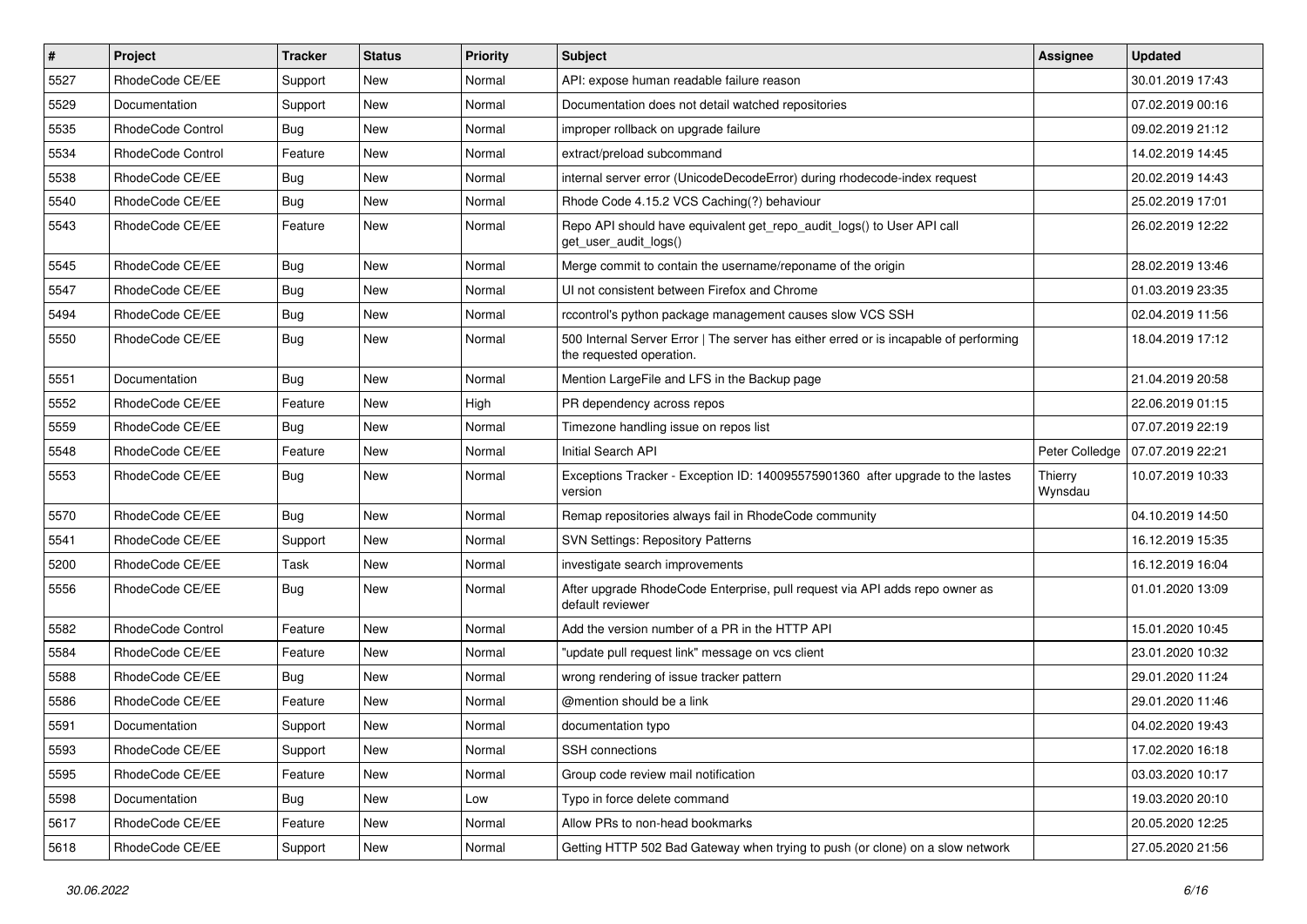| $\pmb{\#}$ | Project         | <b>Tracker</b> | <b>Status</b> | Priority | Subject                                                                                                     | Assignee                     | <b>Updated</b>   |
|------------|-----------------|----------------|---------------|----------|-------------------------------------------------------------------------------------------------------------|------------------------------|------------------|
| 5590       | RhodeCode CE/EE | <b>Bug</b>     | New           | Normal   | Pull Request creation takes 2 minutes                                                                       |                              | 28.05.2020 20:48 |
| 5624       | RhodeCode CE/EE | Bug            | New           | Normal   | Timeout when trying to test SMTP email configuration                                                        |                              | 01.07.2020 20:01 |
| 5625       | Documentation   | Bug            | New           | Normal   | Feedback on RhodeCode Full-text search docs                                                                 |                              | 02.07.2020 19:22 |
| 5626       | RhodeCode CE/EE | <b>Bug</b>     | New           | Normal   | Whoosh full-text indexing is fully indexing all repos, not recognizing forks                                |                              | 02.07.2020 19:24 |
| 5627       | Documentation   | Bug            | <b>New</b>    | Normal   | Immediate re-run of rhodecode-index throws warnings on some repos (and suggests<br>rebuild from scratch)    |                              | 02.07.2020 19:41 |
| 5531       | RhodeCode Tools | Bug            | <b>New</b>    | Normal   | rhodecode-index: default cli opts overwrite given mapping file                                              |                              | 17.07.2020 17:36 |
| 5629       | RhodeCode CE/EE | <b>Bug</b>     | New           | Normal   | Diff truncated on small files                                                                               |                              | 21.07.2020 08:58 |
| 5630       | RhodeCode CE/EE | <b>Bug</b>     | <b>New</b>    | Normal   | Inline comments do not follow the line of code                                                              |                              | 21.07.2020 11:25 |
| 5631       | RhodeCode CE/EE | Feature        | <b>New</b>    | Normal   | Change target of PR                                                                                         |                              | 31.07.2020 17:05 |
| 5632       | RhodeCode CE/EE | Bug            | New           | Normal   | Missing Parent Folder for Personal Repo lacks proper handling                                               |                              | 03.08.2020 07:56 |
| 5637       | RhodeCode CE/EE | Feature        | New           | Normal   | Clone URL templates - add per repository/namespace                                                          |                              | 29.10.2020 09:38 |
| 5639       | RhodeCode CE/EE | Support        | <b>New</b>    | High     | 500 Internal Server Error   The server has either erred  after importing Database<br>from backup            |                              | 22.11.2020 09:15 |
| 5641       | RhodeCode CE/EE | Feature        | <b>New</b>    | Normal   | "Add draft" / (x) button usability                                                                          |                              | 30.11.2020 20:53 |
| 5644       | RhodeCode CE/EE | Bug            | New           | Normal   | PR inks to comments not working if files are collapsed                                                      |                              | 02.12.2020 10:42 |
| 5649       | RhodeCode CE/EE | Bug            | New           | Normal   | test-file-upload                                                                                            |                              | 17.12.2020 23:08 |
| 5645       | RhodeCode CE/EE | Bug            | <b>New</b>    | High     | Rhodecode returns 400 Bad request on huge mercurial repos                                                   |                              | 18.12.2020 06:29 |
| 5600       | RhodeCode CE/EE | Feature        | New           | Normal   | Change default repository landing page                                                                      |                              | 27.01.2021 01:04 |
| 5638       | RhodeCode CE/EE | Feature        | New           | Normal   | Add "Copy full url path" button                                                                             |                              | 05.02.2021 20:23 |
| 5653       | RhodeCode CE/EE | Feature        | <b>New</b>    | Normal   | Extend SSH clone to support cloning by repo id.                                                             | Marcin<br>Kuzminski<br>[CTO] | 17.02.2021 12:58 |
| 5654       | RhodeCode CE/EE | Bug            | New           | Normal   | Comment formatting broken when containing $@$ in a code block                                               |                              | 24.02.2021 12:10 |
| 5657       | RhodeCode CE/EE | Bug            | <b>New</b>    | Normal   | Error in maintenance page                                                                                   |                              | 30.03.2021 15:09 |
| 5664       | RhodeCode CE/EE | Bug            | <b>New</b>    | Normal   | Regression: When assigning permissions, cannot see own group in auto-complete<br>without special conditions |                              | 29.07.2021 10:49 |
| 5510       | RhodeCode CE/EE | Bug            | New           | High     | AssertionError: unexpected parameters: user_agent & hook_type                                               |                              | 31.07.2021 11:14 |
| 5612       | RhodeCode CE/EE | Bug            | <b>New</b>    | Low      | CPU cores getting maxed out by VCSServer on Repository Size request                                         |                              | 03.10.2021 23:25 |
| 5613       | RhodeCode CE/EE | Feature        | New           | Low      | Feature Request: Issue tracker link in new tab/window                                                       |                              | 03.10.2021 23:25 |
| 5670       | RhodeCode CE/EE | Bug            | <b>New</b>    | Normal   | Repo-level administrators can usurp owner of repoistory                                                     |                              | 01.12.2021 16:18 |
| 5672       | RhodeCode CE/EE | Bug            | New           | Normal   | Unable to browse git repository folders with # in names                                                     |                              | 16.12.2021 18:13 |
| 5677       | RhodeCode CE/EE | Support        | New           | Normal   | PR cross merge                                                                                              |                              | 28.01.2022 16:59 |
| 5680       | RhodeCode CE/EE | Bug            | New           | High     | Inconsistent timezone display                                                                               |                              | 20.04.2022 14:15 |
| 5679       | RhodeCode CE/EE | <b>Bug</b>     | New           | Normal   | Data directory continues to grow until it fills disk partition                                              |                              | 25.04.2022 11:42 |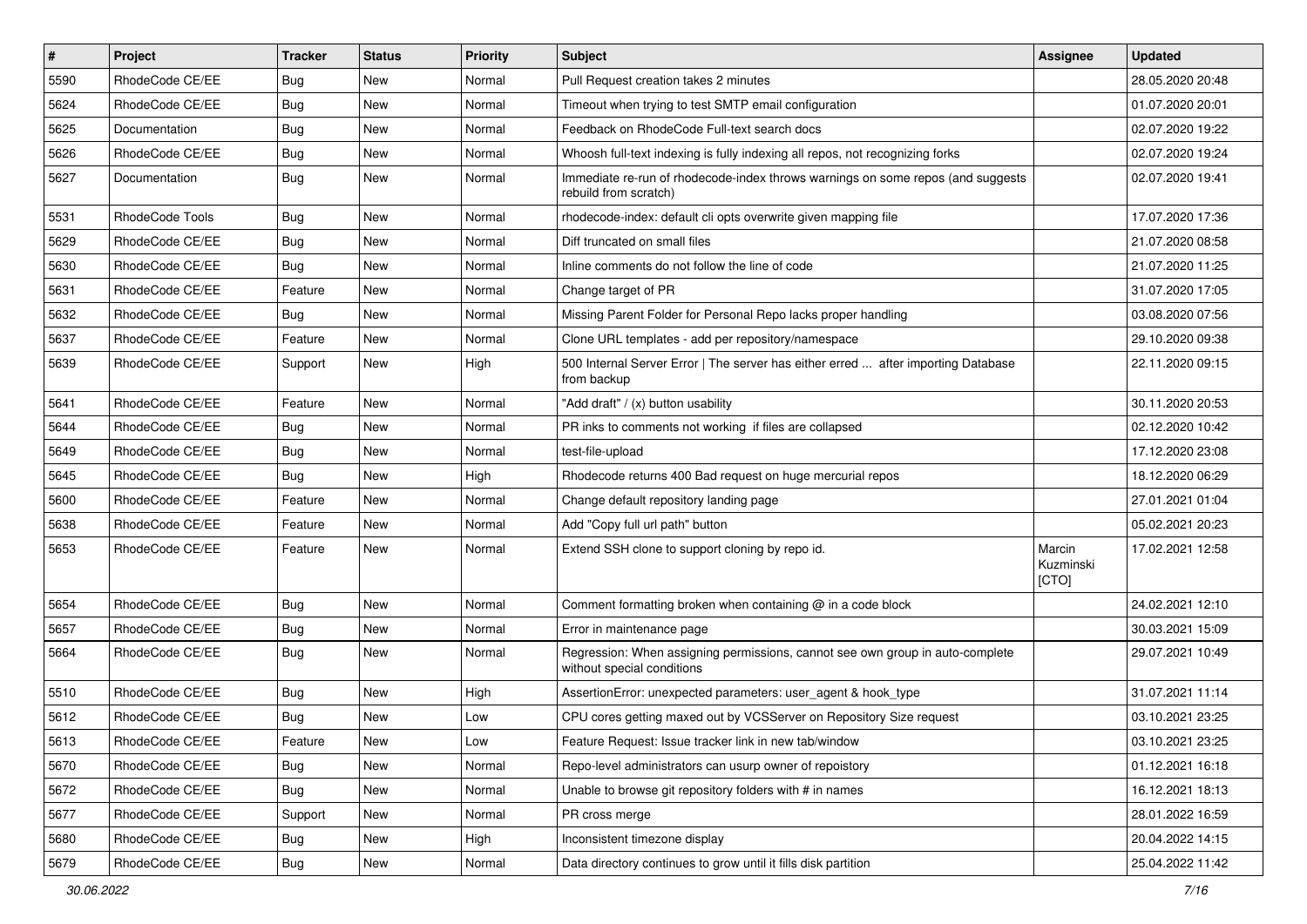| $\vert$ # | Project              | <b>Tracker</b> | <b>Status</b> | <b>Priority</b> | <b>Subject</b>                                                                                | Assignee                     | <b>Updated</b>   |
|-----------|----------------------|----------------|---------------|-----------------|-----------------------------------------------------------------------------------------------|------------------------------|------------------|
| 5628      | Documentation        | Bug            | <b>New</b>    | Normal          | Problems with SSH Connection docs                                                             |                              | 06.05.2022 21:14 |
| 5501      | RhodeCode Control    | Bug            | <b>New</b>    | Normal          | rccontrol throwing rccontrol.lib.exceptions.SupervisorFailedToStart                           |                              | 19.05.2022 19:32 |
| 5662      | RhodeCode CE/EE      | <b>Bug</b>     | <b>New</b>    | Normal          | Full text search not working due to crash in whoosh                                           |                              | 07.06.2022 08:31 |
| 3372      | RhodeCode CE/EE      | Bug            | In Progress   | High            | Ildap, groups] Customer gets an empty list of groups                                          | Mikhail<br>Chernykh          | 08.06.2016 11:32 |
| 4035      | RhodeCode CE/EE      | <b>Bug</b>     | In Progress   | Normal          | failed to create whoosh index                                                                 | Marcin<br>Kuzminski<br>[CTO] | 06.07.2016 00:04 |
| 3504      | RhodeCode CE/EE      | Task           | In Progress   | Normal          | [routing] Move static assets under a common prefix                                            |                              | 19.07.2016 12:27 |
| 4110      | RhodeCode CE/EE      | Bug            | In Progress   | Normal          | [ce, ee] repos can be named _admin, _static                                                   | Daniel D                     | 20.07.2016 19:51 |
| 3967      | RhodeCode CE/EE      | Support        | In Progress   | Normal          | Server 500 error                                                                              |                              | 11.08.2016 13:39 |
| 4193      | RhodeCode CE/EE      | Feature        | In Progress   | Normal          | Improve Filter Functionality in the Change Log                                                | Marcin<br>Kuzminski<br>[CTO] | 22.09.2017 10:25 |
| 5316      | RhodeCode CE/EE      | Feature        | In Progress   | Normal          | UI should provide checkout URL for a SVN path                                                 |                              | 06.11.2017 21:59 |
| 5533      | RhodeCode Control    | Feature        | In Progress   | Normal          | Support busybox tar                                                                           |                              | 09.02.2019 22:09 |
| 5399      | RhodeCode CE/EE      | Bug            | In Progress   | High            | Issues with Git LFS integration                                                               |                              | 07.07.2019 22:21 |
| 3357      | RhodeCode CE/EE      | <b>Bug</b>     | Resolved      | Normal          | switch to sometimes fails to load files metadata                                              |                              | 30.03.2016 10:56 |
| 3239      | RhodeCode CE/EE      | Task           | Resolved      | Normal          | Catch all route for repo page or repo group page is always executing checks for<br>every page |                              | 21.04.2016 11:30 |
| 3549      | RhodeCode CE/EE      | <b>Bug</b>     | Resolved      | Normal          | [4.0.0 regression], file source links use last commit id instead of current commit id         | Marcin<br>Kuzminski<br>[CTO] | 21.04.2016 16:10 |
| 3556      | RhodeCode CE/EE      | Task           | Resolved      | Normal          | Disable and rename initial repo scan flag                                                     | Marcin<br>Kuzminski<br>[CTO] | 22.04.2016 14:33 |
| 3555      | RhodeCode CE/EE      | <b>Bug</b>     | Resolved      | Normal          | Then disabled repo location change the panel should explicitly state that it's disabled       |                              | 25.04.2016 10:34 |
| 3989      | RhodeCode Appenlight | Bug            | Resolved      | Normal          | even up report spacing                                                                        |                              | 21.06.2016 18:55 |
| 3991      | RhodeCode Appenlight | Bug            | Resolved      | Normal          | report logs need upper margin                                                                 |                              | 21.06.2016 18:55 |
| 4036      | RhodeCode CE/EE      | Bug            | Resolved      | Normal          | encrypted clone uri can throw unicodeerror after key change                                   | Marcin<br>Kuzminski<br>[CTO] | 27.06.2016 19:38 |
| 3999      | RhodeCode CE/EE      | Feature        | Resolved      | Normal          | Add `send account information` to user creation page                                          |                              | 28.06.2016 15:22 |
| 4065      | RhodeCode CE/EE      | Bug            | Resolved      | Normal          | [ux, login] 404 on login after comment attempt                                                | Marcin<br>Kuzminski<br>[CTO] | 04.07.2016 00:40 |
| 2744      | RhodeCode CE/EE      | Task           | Resolved      | Normal          | Deprecating Internet Explorer                                                                 |                              | 06.07.2016 12:04 |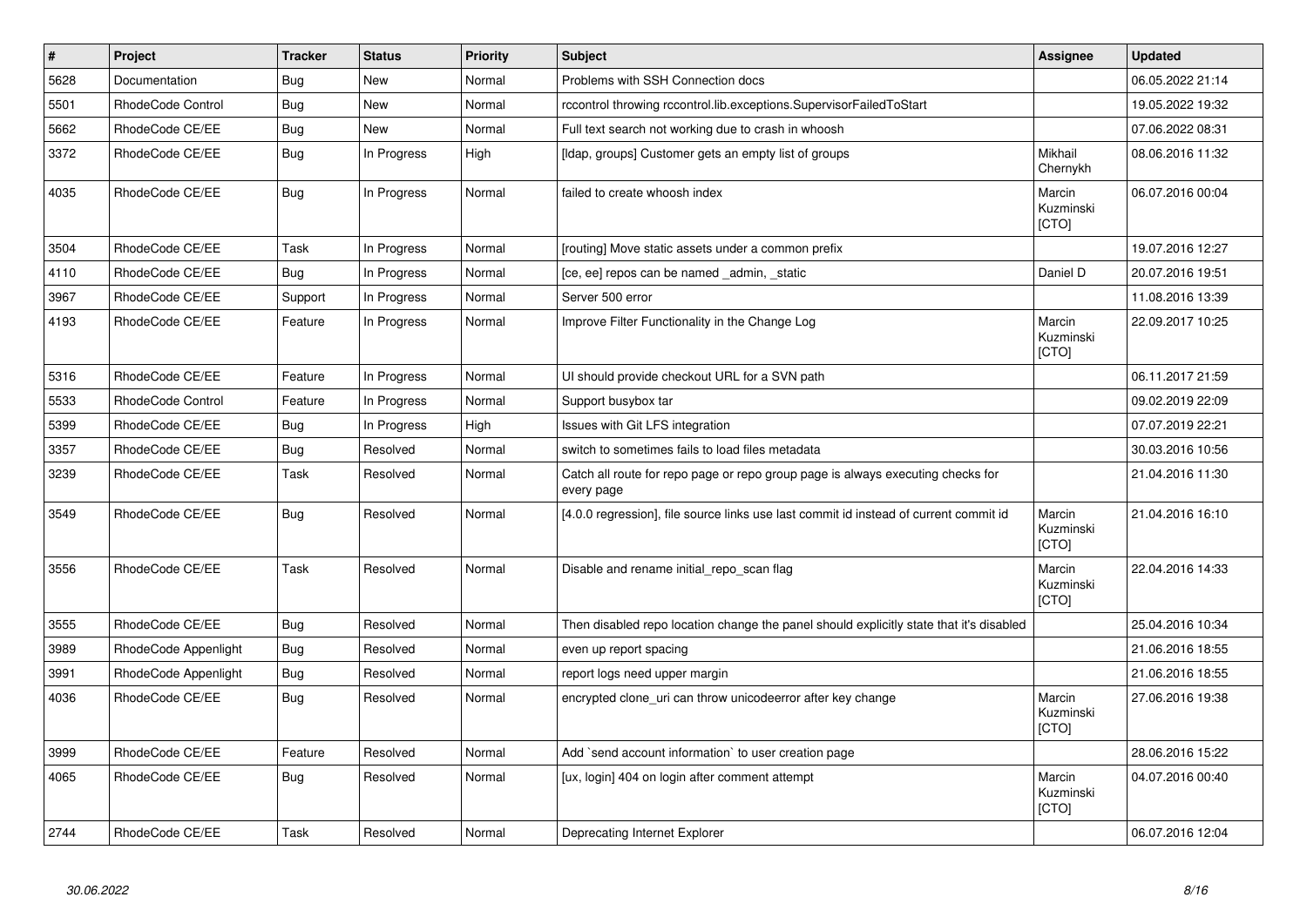| $\vert$ # | Project         | <b>Tracker</b> | <b>Status</b> | <b>Priority</b> | <b>Subject</b>                                                                                        | Assignee                     | <b>Updated</b>   |
|-----------|-----------------|----------------|---------------|-----------------|-------------------------------------------------------------------------------------------------------|------------------------------|------------------|
| 4081      | RhodeCode CE/EE | Support        | Resolved      | Normal          | Receiving server 500 error when trying to clone repo from windows client using<br>eclipse             |                              | 12.07.2016 14:30 |
| 4091      | RhodeCode CE/EE | Bug            | Resolved      | Normal          | [ce, ee] Redmine integration blocks for 30 seconds if redmine server not available                    | Daniel D                     | 15.07.2016 12:26 |
| 3971      | RhodeCode CE/EE | Bug            | Resolved      | Normal          | [ce, vcs] Merge requests/Pull requests failing due to rebase problem                                  | Johannes<br>Bornhold         | 19.07.2016 15:54 |
| 2264      | RhodeCode CE/EE | Bug            | Resolved      | Normal          | New user password change doesn't actually require a password change.                                  |                              | 12.08.2016 16:01 |
| 4175      | RhodeCode CE/EE | Feature        | Resolved      | Normal          | [ce, ee] repo group integrations                                                                      | Daniel D                     | 16.08.2016 20:00 |
| 4173      | RhodeCode CE/EE | Bug            | Resolved      | Urgent          | [ce, ee] mysql recycle pool timeout not working                                                       | Daniel D                     | 16.08.2016 22:02 |
| 4180      | RhodeCode CE/EE | Task           | Resolved      | Normal          | integrations: possible limit the updates sent                                                         | Daniel D                     | 22.08.2016 12:22 |
| 4184      | RhodeCode CE/EE | Bug            | Resolved      | High            | fix content INT overflow bug                                                                          | Marcin<br>Kuzminski<br>[CTO] | 23.08.2016 10:31 |
| 4140      | RhodeCode CE/EE | Task           | Resolved      | Normal          | Check middleware chain status, and Verify that special middleware is catching<br>exceptions correctly |                              | 23.08.2016 12:13 |
| 4166      | RhodeCode CE/EE | Bug            | Resolved      | Urgent          | [ce] Rhodecode crashing after MySQL error                                                             |                              | 23.08.2016 23:35 |
| 4202      | RhodeCode CE/EE | Task           | Resolved      | Normal          | Polish the 503.html page                                                                              | Daniel D                     | 30.08.2016 23:54 |
| 4181      | RhodeCode CE/EE | Task           | Resolved      | Normal          | Integrations: allow root repos only integrations                                                      | Daniel D                     | 31.08.2016 17:44 |
| 4153      | RhodeCode CE/EE | Task           | Resolved      | Normal          | Optimize readme fetching by changing the system of readme detection                                   | Johannes<br>Bornhold         | 09.09.2016 10:17 |
| 4151      | RhodeCode CE/EE | Task           | Resolved      | Normal          | [packaging] Subversion to current 1.9.X                                                               |                              | 09.09.2016 10:18 |
| 4192      | RhodeCode CE/EE | Feature        | Resolved      | Normal          | [ce, ee] slack/hipchat integrations group commits by branch pushed                                    |                              | 09.09.2016 19:01 |
| 4223      | RhodeCode CE/EE | Bug            | Resolved      | High            | [git, tags] annotated tags not appearing in UI                                                        | Daniel D                     | 12.09.2016 06:12 |
| 4225      | RhodeCode CE/EE | Feature        | Resolved      | Normal          | [ce, ee] repo group integrations cascade to child repo groups                                         | Daniel D                     | 14.09.2016 11:12 |
| 4227      | RhodeCode CE/EE | Support        | Resolved      | Normal          | VBScript files detected as text/plain - no syntax highlighting                                        |                              | 14.09.2016 22:38 |
| 4194      | RhodeCode CE/EE | Task           | Resolved      | Normal          | move svn http backend out of labs into a real VCS settings                                            | Lisa Quatmann                | 14.09.2016 23:16 |
| 4199      | RhodeCode CE/EE | Bug            | Resolved      | High            | investigate: ongoing SSL problems when switching to 4.X from 3.X                                      | Johannes<br>Bornhold         | 15.09.2016 13:14 |
| 4206      | RhodeCode CE/EE | Bug            | Resolved      | High            | Error creating SVN groups                                                                             |                              | 15.09.2016 13:24 |
| 4178      | RhodeCode CE/EE | Bug            | Resolved      | Normal          | RhodeCode EE OVA VM wont run on a ESX 6.0 host                                                        | Marcin<br>Kuzminski<br>[CTO] | 15.09.2016 13:25 |
| 1131      | RhodeCode CE/EE | Feature        | Resolved      | Normal          | Implement default reviewers for code review                                                           | Daniel D                     | 21.09.2016 18:28 |
| 4203      | RhodeCode CE/EE | Task           | Resolved      | Normal          | Get rid of svn.proxy.parent_path_root, and replace it with reading storage location<br>from Database  | Martin<br>Bornhold           | 22.09.2016 14:31 |
| 4233      | RhodeCode CE/EE | Bug            | Resolved      | High            | slack, git push problem                                                                               | Daniel D                     | 26.09.2016 11:56 |
| 4121      | RhodeCode CE/EE | <b>Bug</b>     | Resolved      | Normal          | [ce, ee] server announcement has extra margin                                                         | Lisa Quatmann                | 26.09.2016 14:00 |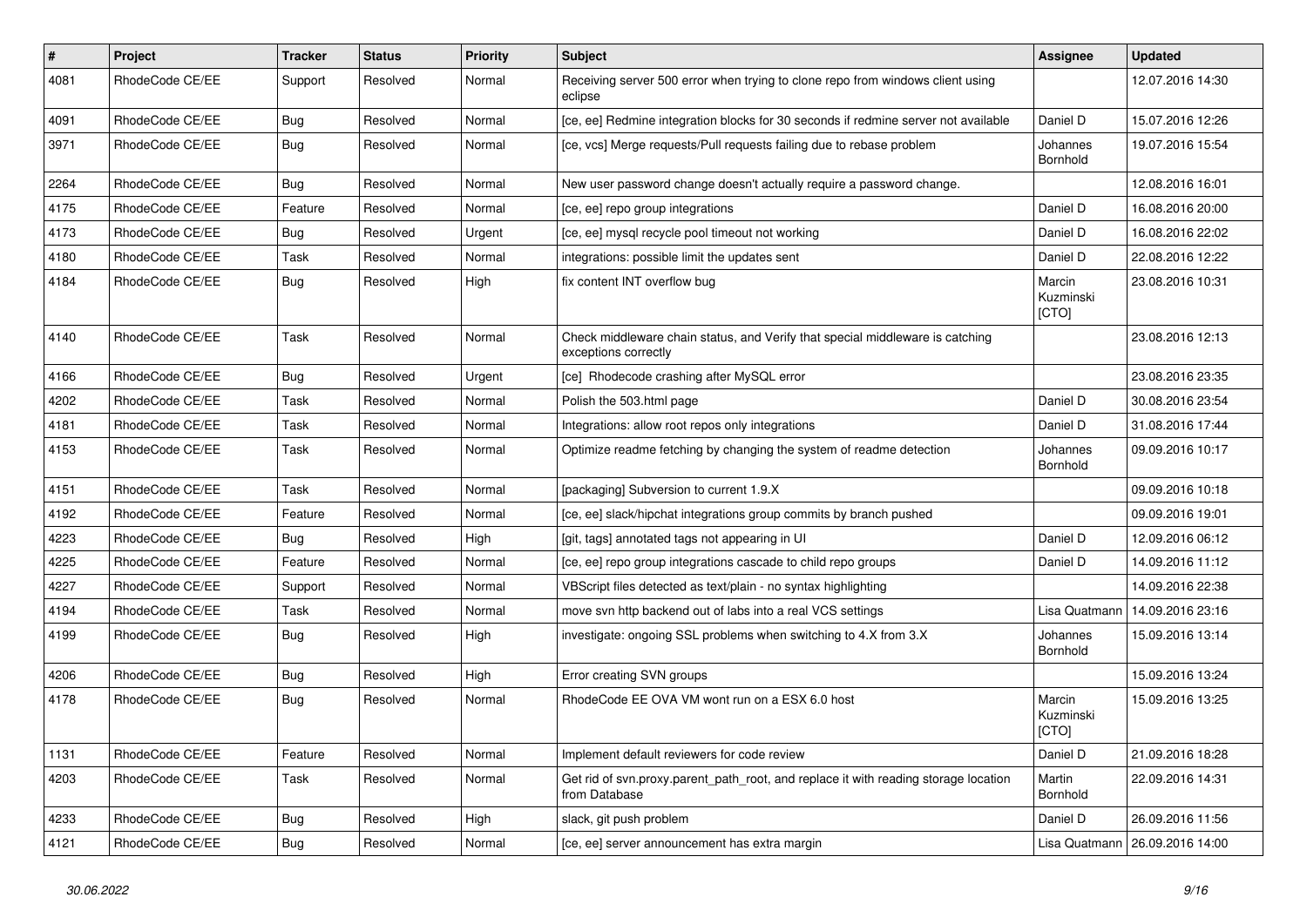| $\pmb{\#}$ | Project         | <b>Tracker</b> | <b>Status</b> | <b>Priority</b> | Subject                                                                                                              | <b>Assignee</b>              | <b>Updated</b>   |
|------------|-----------------|----------------|---------------|-----------------|----------------------------------------------------------------------------------------------------------------------|------------------------------|------------------|
| 4243       | RhodeCode CE/EE | Support        | Resolved      | High            | Gist visibility update?                                                                                              | Martin<br>Bornhold           | 27.09.2016 06:40 |
| 4244       | RhodeCode CE/EE | Support        | Resolved      | Normal          | mod_dav_svn template error when using auth_realm with spaces in it                                                   | Martin<br>Bornhold           | 28.09.2016 12:07 |
| 4247       | RhodeCode CE/EE | Bug            | Resolved      | Normal          | [vcs] Using current time as timestamp during archive creating leads to changing<br>hashes                            | Martin<br>Bornhold           | 28.09.2016 12:07 |
| 4254       | RhodeCode CE/EE | Bug            | Resolved      | Normal          | [frontend] 500 Internal Server Error with i18n-ed pages                                                              | Lisa Quatmann                | 30.09.2016 14:38 |
| 3488       | RhodeCode CE/EE | Bug            | Resolved      | Normal          | [frontend, styling] update icon font                                                                                 | Lisa Quatmann                | 04.10.2016 13:27 |
| 4238       | RhodeCode CE/EE | <b>Task</b>    | Resolved      | Normal          | default reviewers updates                                                                                            | Daniel D                     | 06.10.2016 14:26 |
| 4268       | RhodeCode CE/EE | Bug            | Resolved      | High            | [ee] default reviewers from changed lines is returning wrong values                                                  | Daniel D                     | 06.10.2016 14:35 |
| 4250       | RhodeCode CE/EE | Bug            | Resolved      | Normal          | Adding a reviewer into existing PR doesn't set a reason.                                                             | Marcin<br>Kuzminski<br>[CTO] | 07.10.2016 20:05 |
| 4267       | RhodeCode CE/EE | Feature        | Resolved      | Normal          | [ce, ee] jira tracker integration wildcard project key support                                                       | Daniel D                     | 10.10.2016 20:13 |
| 4224       | RhodeCode CE/EE | Bug            | Resolved      | Normal          | [docs] update docs re: removing old instances when switching editions                                                | Lisa Quatmann                | 11.10.2016 15:36 |
| 4237       | RhodeCode CE/EE | Task           | Resolved      | Normal          | Enable HTTP support                                                                                                  | Martin<br>Bornhold           | 12.10.2016 11:51 |
| 4273       | RhodeCode CE/EE | <b>Bug</b>     | Resolved      | Urgent          | GIT executable not seen by vcsserver                                                                                 | Martin<br>Bornhold           | 13.10.2016 15:45 |
| 4269       | RhodeCode CE/EE | Support        | Resolved      | Normal          | Allow flash messages to be permanently surpressed                                                                    | Marcin Lulek                 | 14.10.2016 12:46 |
| 4108       | RhodeCode CE/EE | Task           | Resolved      | Normal          | Release 4.2.2                                                                                                        |                              | 14.10.2016 13:08 |
| 4245       | RhodeCode CE/EE | Task           | Resolved      | Normal          | Convert control command to use http mode by default                                                                  | Marcin<br>Kuzminski<br>[CTO] | 14.10.2016 16:13 |
| 4266       | RhodeCode CE/EE | Bug            | Resolved      | Normal          | Error 500 on integrations page after setting up Webhook                                                              |                              | 17.10.2016 15:35 |
| 4278       | RhodeCode CE/EE | Bug            | Resolved      | Normal          | [admin] Clicking the save button in admin -> settings -> issue tracker leads to<br>exception if no patterns entered. | Daniel D                     | 18.10.2016 13:38 |
| 4281       | RhodeCode CE/EE | Task           | Resolved      | Normal          | Fix docs on To `increase database performance`                                                                       | Marcin<br>Kuzminski<br>[CTO] | 18.10.2016 16:39 |
| 4271       | RhodeCode CE/EE | <b>Bug</b>     | Resolved      | Normal          | Browsing new repository groups via SVN issue                                                                         | Martin<br>Bornhold           | 19.10.2016 11:11 |
| 4282       | RhodeCode CE/EE | Task           | Resolved      | Normal          | Add inode limit together with disk usage                                                                             | Marcin<br>Kuzminski<br>[CTO] | 19.10.2016 12:18 |
| 1055       | RhodeCode CE/EE | Feature        | Resolved      | Normal          | [pr, vcs] Expose the shadow repository of a pull request                                                             | Martin<br>Bornhold           | 26.10.2016 10:33 |
| 4279       | RhodeCode CE/EE | <b>Bug</b>     | Resolved      | Normal          | re-captcha validation is broken                                                                                      | Martin<br>Bornhold           | 26.10.2016 22:27 |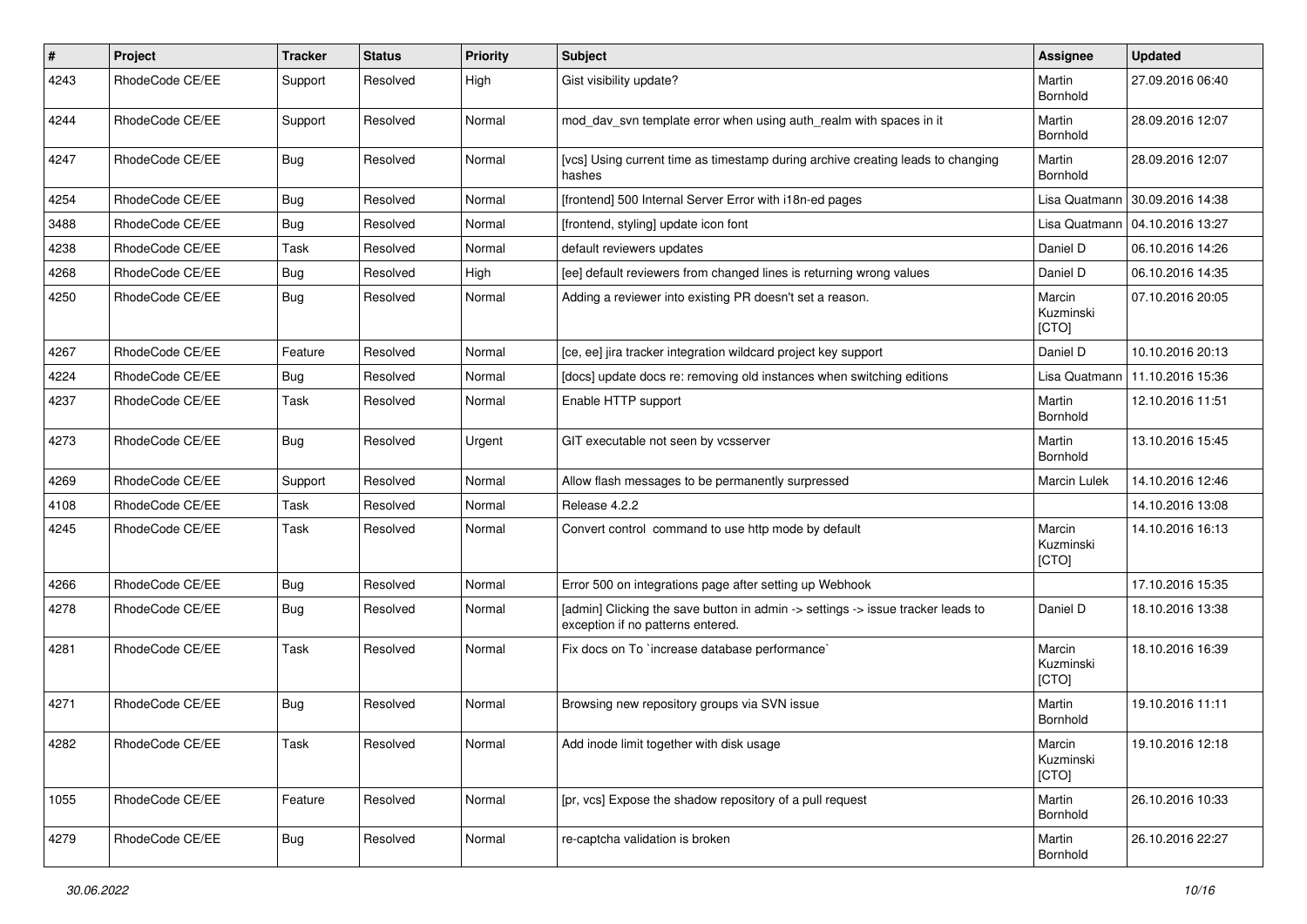| $\vert$ # | Project         | <b>Tracker</b> | <b>Status</b> | <b>Priority</b> | <b>Subject</b>                                                                                     | Assignee                            | <b>Updated</b>   |
|-----------|-----------------|----------------|---------------|-----------------|----------------------------------------------------------------------------------------------------|-------------------------------------|------------------|
| 3950      | RhodeCode CE/EE | <b>Bug</b>     | Resolved      | Normal          | [ce, ee] trying to merge pr against a deleted branch/bookmark breaks the pr page                   | Martin<br>Bornhold                  | 27.10.2016 16:12 |
| 4297      | RhodeCode CE/EE | Task           | Resolved      | Normal          | redo the my-pull-requests page to use the datagrid                                                 | Marcin<br>Kuzminski<br>[CTO]        | 01.11.2016 09:31 |
| 4277      | RhodeCode CE/EE | Bug            | Resolved      | Normal          | [frontend] System info page does not work correctly in safari.                                     | Martin<br>Bornhold                  | 04.11.2016 12:08 |
| 4003      | RhodeCode CE/EE | Task           | Resolved      | Normal          | User personal repository groups improvements                                                       |                                     | 07.11.2016 16:12 |
| 4296      | RhodeCode CE/EE | Bug            | Resolved      | Normal          | [ee] Can not create pull requests with reviewers.                                                  | Daniel D                            | 07.11.2016 21:17 |
| 4305      | RhodeCode CE/EE | Task           | Resolved      | Normal          | Meta-tagging could be excluded from limit                                                          |                                     | 09.11.2016 19:27 |
| 4276      | RhodeCode CE/EE | <b>Bug</b>     | Resolved      | Normal          | System info page uses mercurial/git versions from RhodeCode instead of VCSServer                   | Marcin<br>Kuzminski<br><b>ICTOI</b> | 14.11.2016 21:19 |
| 4311      | RhodeCode CE/EE | Task           | Resolved      | Normal          | Diffs feedback                                                                                     | Daniel D                            | 26.11.2016 14:10 |
| 4304      | RhodeCode CE/EE | Bug            | Resolved      | High            | Search: Internal Server Error                                                                      |                                     | 26.11.2016 16:26 |
| 4666      | RhodeCode CE/EE | Task           | Resolved      | Normal          | Bump git and mercurial to latest versions                                                          |                                     | 02.12.2016 19:01 |
| 4670      | RhodeCode CE/EE | Task           | Resolved      | Normal          | Release 4.5.1                                                                                      | Marcin<br>Kuzminski<br>[CTO]        | 06.12.2016 21:13 |
| 4283      | RhodeCode CE/EE | Task           | Resolved      | Normal          | bump whoosh to 2.7.4 release                                                                       |                                     | 13.12.2016 21:08 |
| 4675      | RhodeCode CE/EE | Bug            | Resolved      | Normal          | Disk free inodes are displayed incorrectly                                                         |                                     | 13.12.2016 22:41 |
| 4676      | RhodeCode CE/EE | Bug            | Resolved      | Normal          | Some admin passwords can make installation fail                                                    |                                     | 16.12.2016 16:16 |
| 4677      | RhodeCode CE/EE | Support        | Resolved      | High            | API get_repo_refs not working?                                                                     |                                     | 19.12.2016 11:46 |
| 4678      | RhodeCode CE/EE | Task           | Resolved      | Normal          | Release 4.5.2                                                                                      |                                     | 19.12.2016 17:32 |
| 5150      | RhodeCode CE/EE | Task           | Resolved      | Normal          | Password reset promts in my account should be hidden in accounts that are not of<br>type rhodecode | Marcin<br>Kuzminski<br>[CTO]        | 02.01.2017 16:34 |
| 5153      | Documentation   | Bug            | Resolved      | Normal          | Documentation: /tmp permissions                                                                    |                                     | 04.01.2017 13:02 |
| 5164      | RhodeCode CE/EE | <b>Bug</b>     | Resolved      | Normal          | non-web calls are leaking session objects                                                          |                                     | 13.01.2017 01:30 |
| 4259      | RhodeCode CE/EE | Task           | Resolved      | Low             | Events, create post-create-user event                                                              | Daniel D                            | 30.01.2017 20:11 |
| 5184      | RhodeCode CE/EE | Task           | Resolved      | Normal          | bump pyramid to 1.7.X                                                                              |                                     | 06.02.2017 21:50 |
| 1404      | RhodeCode CE/EE | <b>Bug</b>     | Resolved      | Normal          | clone of really huge git repo (4gb) causes pyro to explode                                         |                                     | 07.02.2017 14:52 |
| 5198      | RhodeCode CE/EE | Task           | Resolved      | Normal          | remove pyro4 from enterprise                                                                       |                                     | 07.02.2017 19:28 |
| 5201      | RhodeCode CE/EE | Task           | Resolved      | Normal          | API: implement describe-methods                                                                    |                                     | 13.02.2017 15:57 |
| 5207      | RhodeCode CE/EE | Task           | Resolved      | Low             | Release 4.6.1                                                                                      |                                     | 13.02.2017 18:04 |
| 5210      | RhodeCode CE/EE | <b>Bug</b>     | Resolved      | Normal          | webook problems                                                                                    |                                     | 13.02.2017 19:43 |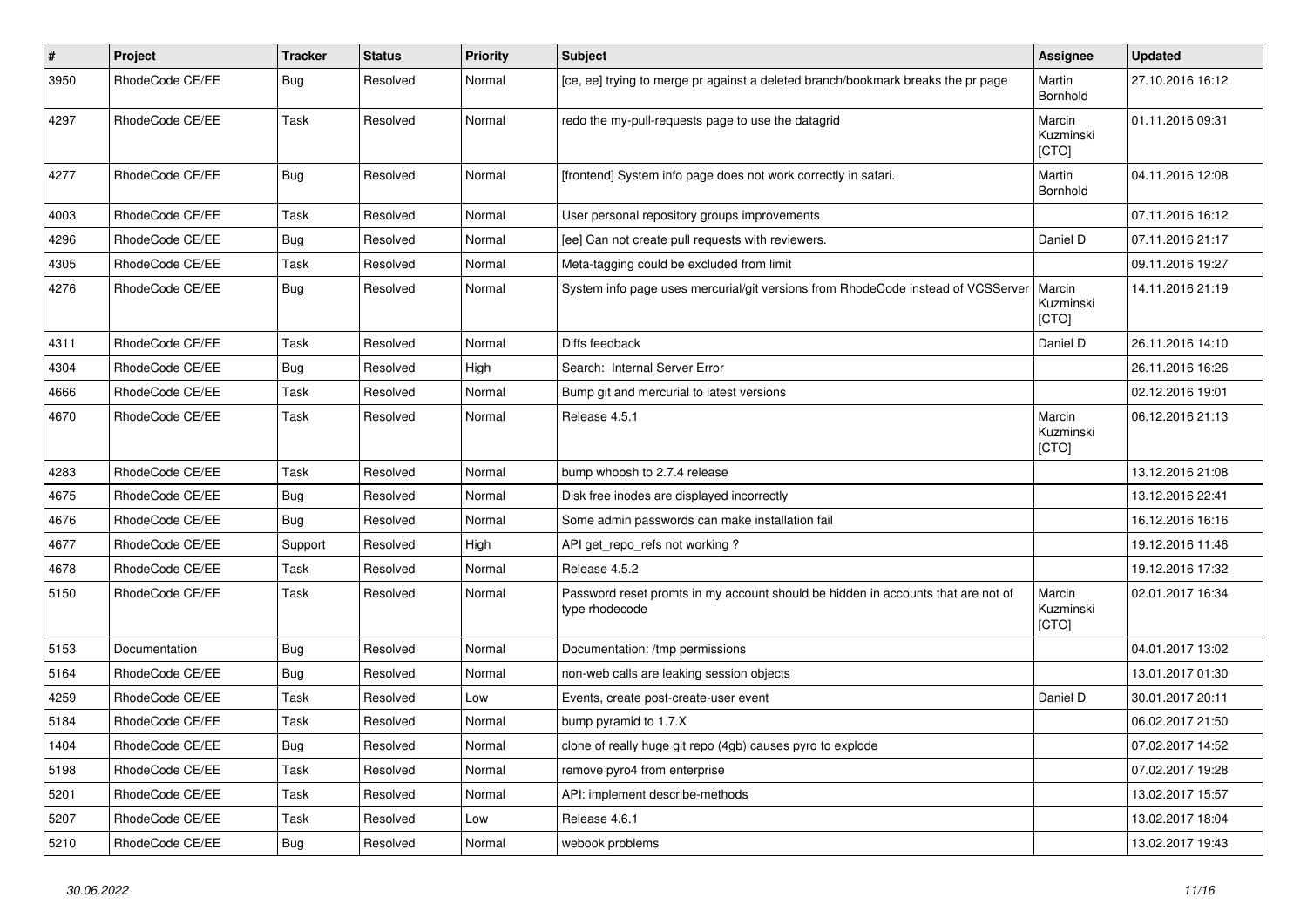| $\overline{\boldsymbol{H}}$ | <b>Project</b>  | <b>Tracker</b> | <b>Status</b> | <b>Priority</b> | <b>Subject</b>                                                                           | Assignee                     | <b>Updated</b>   |
|-----------------------------|-----------------|----------------|---------------|-----------------|------------------------------------------------------------------------------------------|------------------------------|------------------|
| 4274                        | RhodeCode CE/EE | Bug            | Resolved      | Normal          | 500 error when push big objects                                                          |                              | 13.02.2017 19:53 |
| 5213                        | RhodeCode CE/EE | Bug            | Resolved      | Normal          | Fixing Apache Proxy timeout issues                                                       |                              | 14.02.2017 09:44 |
| 5221                        | RhodeCode CE/EE | Task           | Resolved      | Normal          | Missing comment type in emails                                                           |                              | 19.02.2017 21:46 |
| 5235                        | RhodeCode CE/EE | Task           | Resolved      | Normal          | relative image support                                                                   |                              | 10.03.2017 23:37 |
| 4235                        | RhodeCode CE/EE | Task           | Resolved      | High            | Support GIT LFS server                                                                   |                              | 23.03.2017 17:24 |
| 2817                        | RhodeCode CE/EE | Feature        | Resolved      | Normal          | Make largefiles downloadable from the interface                                          |                              | 27.03.2017 14:04 |
| 4306                        | RhodeCode CE/EE | Bug            | Resolved      | Normal          | Issue to push file with character # on a SVN                                             |                              | 03.04.2017 16:44 |
| 5266                        | RhodeCode CE/EE | Bug            | Resolved      | Normal          | Validate if changes in target branches get's propagated on Pull request updates          |                              | 05.04.2017 18:10 |
| 5259                        | RhodeCode CE/EE | <b>Bug</b>     | Resolved      | Normal          | user-journal storage changes                                                             |                              | 12.04.2017 00:04 |
| 5277                        | RhodeCode CE/EE | Bug            | Resolved      | Normal          | table id=user list table - Ajax error                                                    |                              | 13.04.2017 01:04 |
| 5265                        | RhodeCode CE/EE | Task           | Resolved      | Normal          | Enable phases support                                                                    |                              | 11.05.2017 11:10 |
| 5225                        | RhodeCode CE/EE | Task           | Resolved      | Normal          | add tag of author/contribitor to comments                                                |                              | 11.05.2017 11:10 |
| 4207                        | RhodeCode CE/EE | Feature        | Resolved      | Normal          | Support for obsolescence markers in changelog UI                                         |                              | 19.05.2017 16:14 |
| 4219                        | RhodeCode CE/EE | Feature        | Resolved      | Normal          | [ce, ee] Add mandatory reviewers for pull requests                                       | Marcin<br>Kuzminski<br>[CTO] | 20.06.2017 15:23 |
| 5321                        | RhodeCode CE/EE | Feature        | Resolved      | Normal          | Audit logs                                                                               |                              | 21.06.2017 12:49 |
| 4288                        | RhodeCode CE/EE | Task           | Resolved      | Normal          | [ce, ee] unify controllers that use diffs                                                | Daniel D                     | 02.08.2017 11:41 |
| 5337                        | RhodeCode CE/EE | Bug            | Resolved      | Normal          | Possible memory leak after few Git Pull Requests                                         |                              | 08.08.2017 13:08 |
| 5375                        | RhodeCode CE/EE | Support        | Resolved      | Normal          | How do I configure "Go to" to just search repository names?                              |                              | 16.08.2017 18:00 |
| 5376                        | RhodeCode CE/EE | Bug            | Resolved      | Normal          | error: pretxnchangegroup.acl hook failed: acl: user "" denied on branch "default"        |                              | 16.08.2017 19:45 |
| 5343                        | RhodeCode CE/EE | Task           | Resolved      | Normal          | SSH key management and SSH support                                                       |                              | 18.08.2017 23:50 |
| 5379                        | RhodeCode CE/EE | Bug            | Resolved      | Normal          | Journal RSS feed errors                                                                  |                              | 01.09.2017 16:40 |
| 5381                        | RhodeCode CE/EE | Bug            | Resolved      | Normal          | Email integration changeset links invalid                                                |                              | 06.09.2017 12:29 |
| 5380                        | RhodeCode CE/EE | <b>Bug</b>     | Resolved      | Normal          | repo commits pageintion error                                                            |                              | 06.09.2017 19:16 |
| 5203                        | RhodeCode CE/EE | Task           | Resolved      | Normal          | optimise large repos speed                                                               |                              | 08.09.2017 16:10 |
| 5396                        | RhodeCode CE/EE | Feature        | Resolved      | Normal          | Merge state with shadow repo should be created during pull request                       |                              | 12.10.2017 21:57 |
| 4169                        | RhodeCode CE/EE | Task           | Resolved      | Normal          | re-architecture celery support                                                           |                              | 17.11.2017 19:21 |
| 5202                        | RhodeCode CE/EE | Task           | Resolved      | Normal          | run git gc and git repack on GIT repos when we have a scheduler via celery in<br>pyramid |                              | 04.12.2017 20:49 |
| 5423                        | Documentation   | Support        | Resolved      | Normal          | API-Documentation for Method "create repo group" faulty                                  |                              | 22.01.2018 16:23 |
| 5433                        | RhodeCode CE/EE | <b>Bug</b>     | Resolved      | High            | RhodeCode Community 4.11 doesn't handle HG largefiles extension                          |                              | 01.02.2018 20:08 |
| 5436                        | RhodeCode CE/EE | Bug            | Resolved      | High            | Unable To Open Pull Request in 4.11.2                                                    |                              | 14.02.2018 11:14 |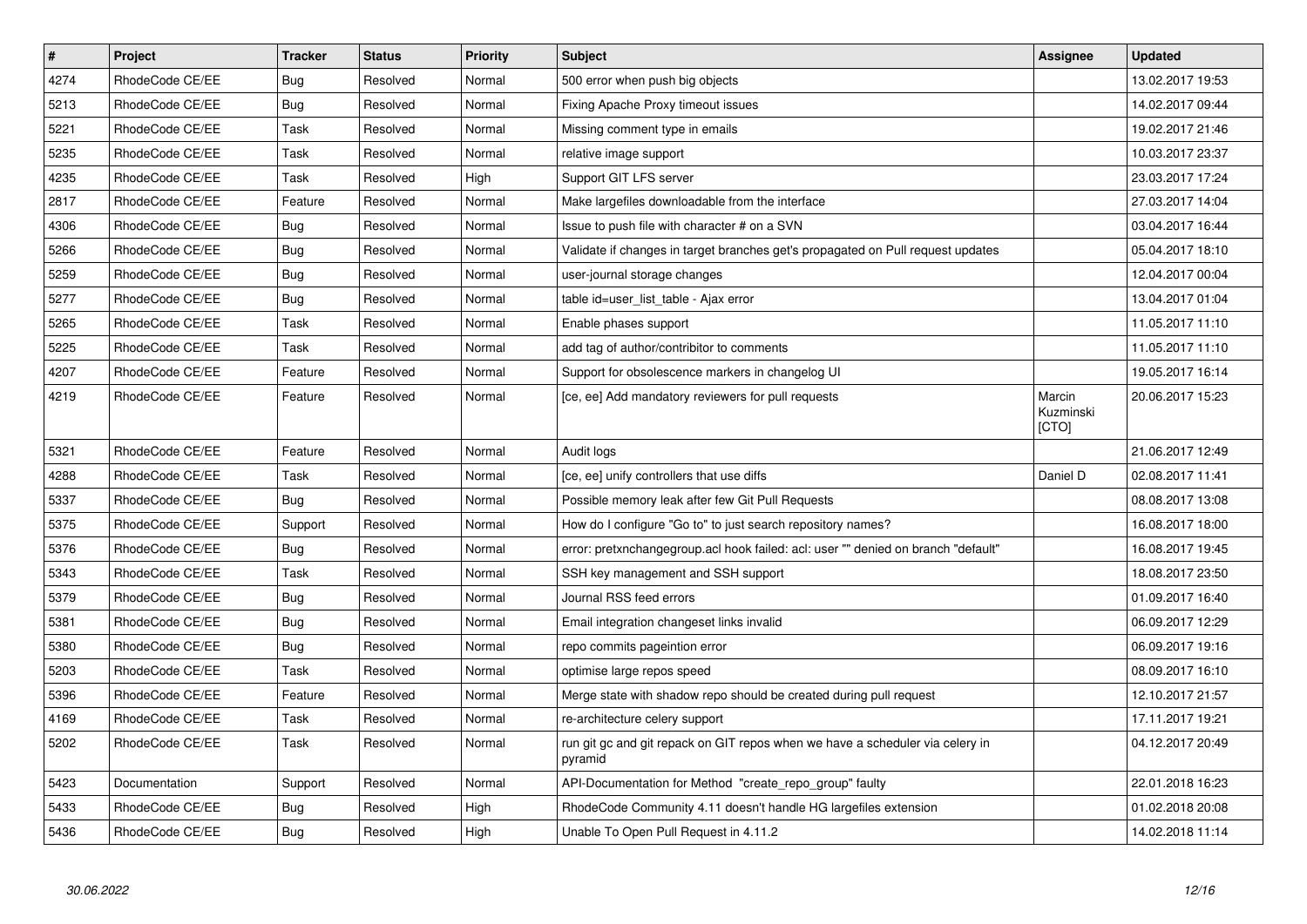| $\pmb{\#}$ | Project         | <b>Tracker</b> | <b>Status</b> | <b>Priority</b> | Subject                                                                                                                           | Assignee                     | <b>Updated</b>   |
|------------|-----------------|----------------|---------------|-----------------|-----------------------------------------------------------------------------------------------------------------------------------|------------------------------|------------------|
| 5386       | RhodeCode CE/EE | Task           | Resolved      | Normal          | Increase security for Email Change                                                                                                | Marcin<br>Kuzminski<br>[CTO] | 17.02.2018 17:29 |
| 5326       | RhodeCode CE/EE | Task           | Resolved      | Normal          | Public usergroup profile                                                                                                          | Bartłomiej<br>Wołyńczyk      | 22.02.2018 15:44 |
| 5412       | RhodeCode CE/EE | Bug            | Resolved      | Normal          | Webhook for "pullrequest commented" event returns incomplete data                                                                 |                              | 27.02.2018 18:00 |
| 5457       | RhodeCode CE/EE | Bug            | Resolved      | Normal          | Internal server error on full-text search settings page with Elasticsearch                                                        |                              | 16.04.2018 09:08 |
| 5391       | RhodeCode CE/EE | Task           | Resolved      | High            | Secure Email change                                                                                                               |                              | 17.04.2018 21:50 |
| 5444       | RhodeCode CE/EE | Bug            | Resolved      | Normal          | Error while creating a pull request on a Mercurial repository                                                                     |                              | 17.04.2018 22:29 |
| 4089       | RhodeCode CE/EE | Bug            | Resolved      | Normal          | svn repository does not exist                                                                                                     |                              | 12.06.2018 12:29 |
| 5187       | RhodeCode CE/EE | Feature        | Resolved      | Normal          | changelog dynamic loading of commits                                                                                              |                              | 12.06.2018 12:31 |
| 5489       | RhodeCode CE/EE | <b>Bug</b>     | Resolved      | High            | grant_user_permission_to_repo_group API call fails to set permissions on child<br>repos                                           |                              | 11.07.2018 09:57 |
| 5408       | Documentation   | Task           | Resolved      | Low             | Upate nginx documentation for non standard SSL port                                                                               |                              | 12.07.2018 23:21 |
| 5461       | RhodeCode CE/EE | <b>Bug</b>     | Resolved      | Normal          | Changes to user group permissions via API are not audit logged                                                                    |                              | 30.08.2018 09:47 |
| 4044       | RhodeCode CE/EE | Feature        | Resolved      | Normal          | Branch permissions                                                                                                                |                              | 30.08.2018 09:48 |
| 5304       | RhodeCode CE/EE | Bug            | Resolved      | Normal          | Email template not correct                                                                                                        |                              | 31.10.2018 08:36 |
| 5297       | RhodeCode CE/EE | Bug            | Resolved      | Normal          | Locale fails on a SuSE system                                                                                                     |                              | 31.10.2018 08:36 |
| 5482       | RhodeCode CE/EE | <b>Bug</b>     | Resolved      | Normal          | Changing a repo's 'Remote pull uri' in its Settings fails with 'No repo type specified'                                           |                              | 31.10.2018 08:37 |
| 5502       | RhodeCode CE/EE | Bug            | Resolved      | High            | 500 error when using multiple custom branch permissions                                                                           |                              | 07.12.2018 09:49 |
| 5505       | RhodeCode CE/EE | Bug            | Resolved      | Normal          | Notification emails from RhodeCode is garbled in Outlook 2016 web client                                                          |                              | 07.12.2018 09:49 |
| 5517       | RhodeCode CE/EE | <b>Bug</b>     | Resolved      | Urgent          | Problem with upgrading to Community-4.15                                                                                          |                              | 11.12.2018 06:32 |
| 5442       | RhodeCode CE/EE | Feature        | Resolved      | Low             | Preview of Jupyter notebooks                                                                                                      | Marcin<br>Kuzminski<br>[CTO] | 16.01.2019 16:33 |
| 5530       | RhodeCode CE/EE | Bug            | Resolved      | Normal          | Email integration has incorrect url                                                                                               |                              | 09.02.2019 10:33 |
| 5544       | RhodeCode CE/EE | Support        | Resolved      | Normal          | Use of authentication token with LDAP account results in account lockout when max<br>bad password attempts are configured in LDAP |                              | 27.02.2019 10:09 |
| 5515       | RhodeCode CE/EE | Bug            | Resolved      | Normal          | PR default reviewer is incorrect                                                                                                  |                              | 28.02.2019 13:52 |
| 5521       | RhodeCode CE/EE | Bug            | Resolved      | Normal          | Proxing SVN http requests does not work when using prefix for rhodecode.                                                          |                              | 28.02.2019 13:52 |
| 5522       | RhodeCode CE/EE | Bug            | Resolved      | Low             | vcsserver fails when url contains extra "/"                                                                                       |                              | 28.02.2019 13:52 |
| 5520       | RhodeCode CE/EE | Feature        | Resolved      | Normal          | Show the head commits shas when the merge is prevented due to multiple heads                                                      |                              | 28.02.2019 13:52 |
| 5490       | RhodeCode CE/EE | Bug            | Resolved      | Normal          | Changes to repo group permissions via API are not audit logged                                                                    |                              | 28.02.2019 13:52 |
| 5528       | RhodeCode CE/EE | <b>Bug</b>     | Resolved      | High            | Empty Unicode file causes the PR to return HTTP 500                                                                               |                              | 28.02.2019 13:52 |
| 5537       | RhodeCode CE/EE | Task           | Resolved      | Normal          | Add owner to create_pull_request API                                                                                              |                              | 28.02.2019 13:52 |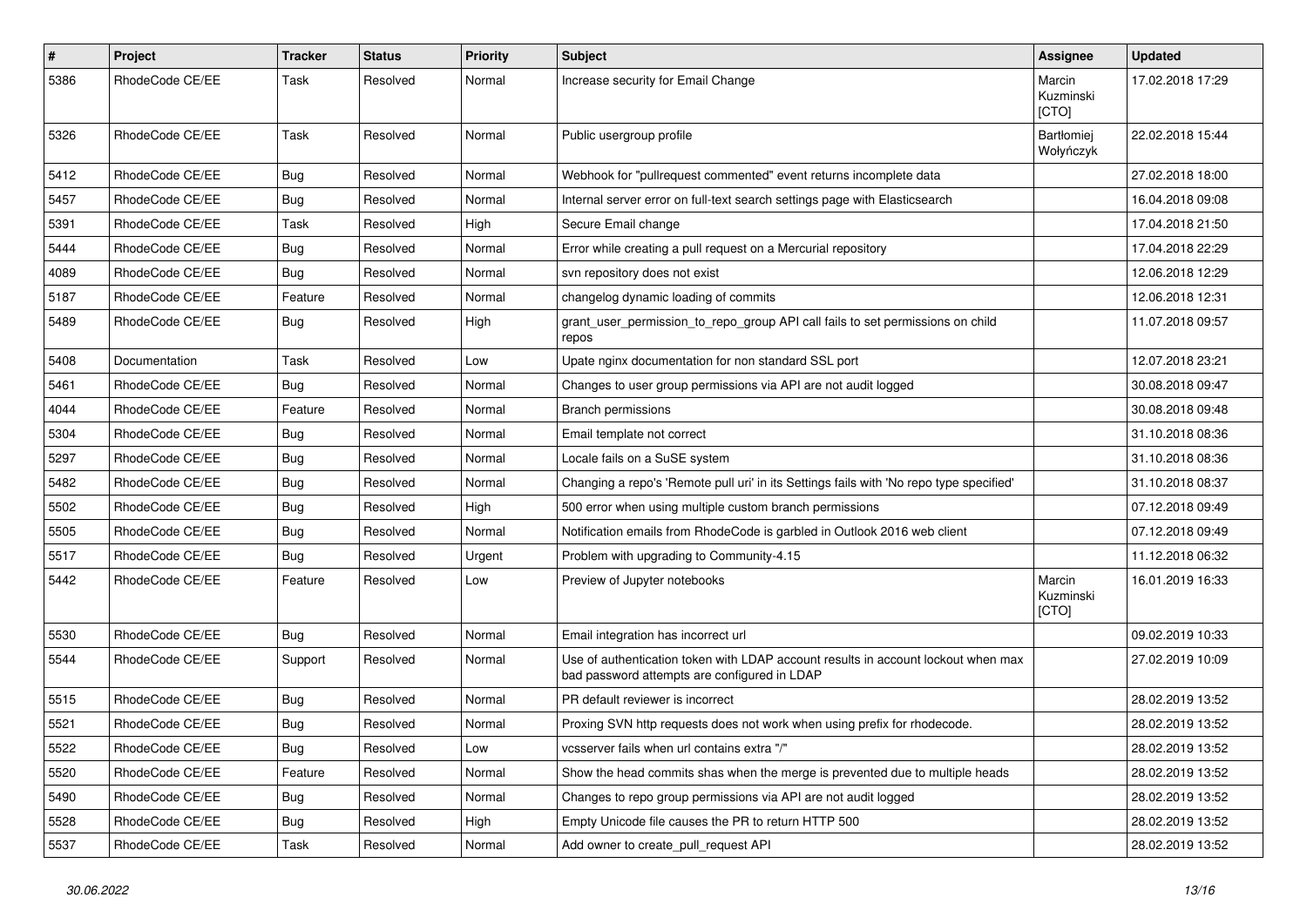| $\sharp$ | Project         | <b>Tracker</b> | <b>Status</b> | <b>Priority</b> | Subject                                                                                        | <b>Assignee</b>              | <b>Updated</b>                    |
|----------|-----------------|----------------|---------------|-----------------|------------------------------------------------------------------------------------------------|------------------------------|-----------------------------------|
| 5536     | RhodeCode CE/EE | Feature        | Resolved      | Low             | Ability to disable server-side SSH key generation                                              |                              | 28.02.2019 13:52                  |
| 5546     | RhodeCode CE/EE | Support        | Resolved      | Normal          | experiments with mercurial 4.9                                                                 |                              | 26.03.2019 09:23                  |
| 5395     | RhodeCode CE/EE | Support        | Resolved      | Normal          | Svn protocols and performance                                                                  |                              | 04.04.2019 18:08                  |
| 5513     | RhodeCode CE/EE | Bug            | Resolved      | High            | Gist: GitHub flavoured markdown gist creation fails                                            |                              | 07.07.2019 22:21                  |
| 5558     | RhodeCode CE/EE | Bug            | Resolved      | Low             | Commit compare window covers text                                                              |                              | 08.07.2019 18:12                  |
| 5507     | RhodeCode CE/EE | <b>Bug</b>     | Resolved      | Normal          | Markdown rendering needs improvement                                                           |                              | 15.08.2019 15:40                  |
| 5571     | RhodeCode CE/EE | Bug            | Resolved      | Normal          | redmine does not work with firefox any more                                                    |                              | 25.10.2019 12:38                  |
| 5557     | RhodeCode CE/EE | Bug            | Resolved      | Normal          | Consider removing slashes from the RSS feed names                                              |                              | 31.10.2019 19:54                  |
| 5573     | RhodeCode CE/EE | <b>Bug</b>     | Resolved      | Normal          | Wrong notification Base Url for Email-Integrations                                             |                              | 16.01.2020 08:53                  |
| 5567     | RhodeCode CE/EE | Bug            | Resolved      | High            | Error after PR was updated                                                                     |                              | 20.01.2020 10:04                  |
| 5575     | RhodeCode CE/EE | <b>Bug</b>     | Resolved      | Low             | Filtering username containing '-' does not work in Admin audit log panel                       |                              | 20.01.2020 10:04                  |
| 5579     | RhodeCode CE/EE | Bug            | Resolved      | Normal          | JS bug when a commit message can be parsed as a number                                         | Daniel D                     | 20.01.2020 10:04                  |
| 5569     | RhodeCode CE/EE | Bug            | Resolved      | Normal          | SshWrapper error                                                                               |                              | 21.01.2020 02:02                  |
| 5554     | RhodeCode CE/EE | Support        | Resolved      | Normal          | How to increase number of commits shown in pagination on dashboard and<br>changelog            |                              | 21.01.2020 02:08                  |
| 5272     | RhodeCode CE/EE | Feature        | Resolved      | Normal          | Pull Request checklist                                                                         |                              | 21.01.2020 02:09                  |
| 5368     | RhodeCode CE/EE | Feature        | Resolved      | Normal          | Mercurial: Close branch before merging it                                                      |                              | Mathieu Cantin   21.01.2020 02:11 |
| 5518     | RhodeCode CE/EE | <b>Bug</b>     | Resolved      | Normal          | Zero-sized files in /rhodecode/config/rcextensions/examples                                    |                              | 21.01.2020 02:18                  |
| 5469     | RhodeCode CE/EE | Feature        | Resolved      | Normal          | elastisearch > 2.x not supported ?                                                             |                              | 21.01.2020 02:19                  |
| 5229     | RhodeCode CE/EE | Task           | Resolved      | Normal          | add support for https://clipboardjs.com/                                                       |                              | 21.01.2020 02:19                  |
| 4155     | RhodeCode CE/EE | Bug            | Resolved      | Low             | Date of Last Change is not displayed correctly                                                 | Marcin<br>Kuzminski<br>[CTO] | 21.01.2020 02:20                  |
| 5581     | RhodeCode CE/EE | Feature        | Resolved      | Normal          | expose `send_email` option in the HTTP API, for `comment_commit` and<br>`comment_pull_request` | Daniel D                     | 29.01.2020 11:46                  |
| 5587     | RhodeCode CE/EE | <b>Bug</b>     | Resolved      | Normal          | Broken metatags in 4.18.1                                                                      | Marcin Lulek                 | 29.01.2020 11:46                  |
| 5576     | RhodeCode CE/EE | Bug            | Resolved      | High            | Hosting many repositories                                                                      | Craig Fairhurst              | 12.02.2020 12:55                  |
| 3981     | RhodeCode CE/EE | Feature        | Resolved      | Normal          | Add cloud hosting like Gitlab, GitHub                                                          |                              | 02.03.2020 09:14                  |
| 5585     | RhodeCode CE/EE | Feature        | Resolved      | Normal          | Minimize downtime on rccontrol upgrade                                                         |                              | 27.03.2020 09:45                  |
| 5603     | RhodeCode CE/EE | Feature        | Resolved      | Normal          | Code search - highlight matching search terms                                                  |                              | 30.03.2020 11:16                  |
| 5604     | RhodeCode CE/EE | Bug            | Resolved      | High            | Search error on second result page                                                             | Daniel D                     | 30.03.2020 16:01                  |
| 5602     | RhodeCode CE/EE | Feature        | Resolved      | Normal          | Copy full path only copies partial                                                             | Daniel D                     | 30.03.2020 16:04                  |
| 5605     | RhodeCode CE/EE | Bug            | Resolved      | Normal          | Cannot set subversion compatibility to 1.10                                                    |                              | 30.03.2020 17:27                  |
| 5608     | RhodeCode CE/EE | <b>Bug</b>     | Resolved      | High            | svn+ssh user set incorrectly                                                                   | Daniel D                     | 31.03.2020 18:21                  |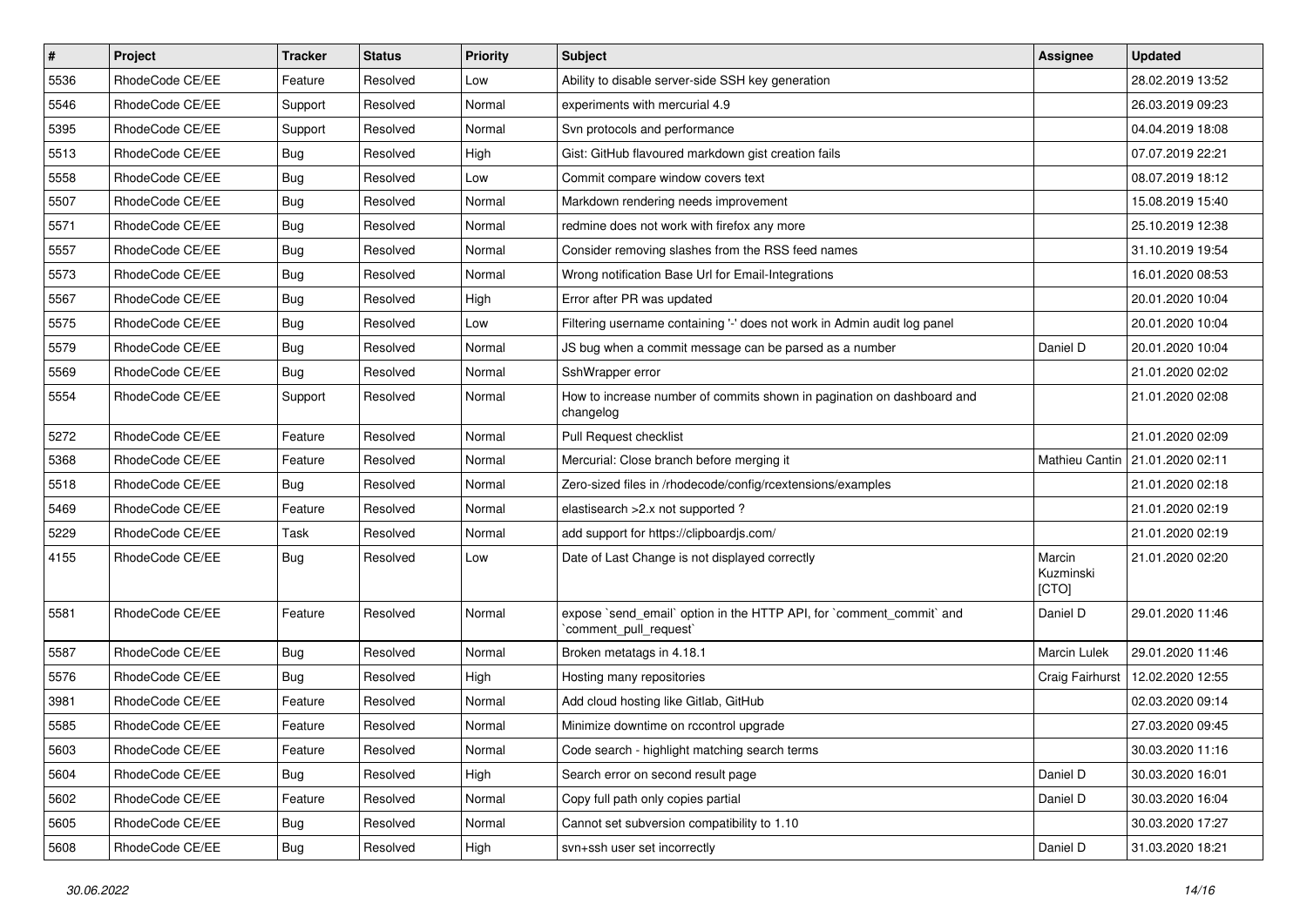| $\vert$ # | Project         | <b>Tracker</b> | <b>Status</b> | <b>Priority</b> | Subject                                                                                                                              | Assignee           | <b>Updated</b>   |
|-----------|-----------------|----------------|---------------|-----------------|--------------------------------------------------------------------------------------------------------------------------------------|--------------------|------------------|
| 5609      | RhodeCode CE/EE | Support        | Resolved      | Normal          | Change git diff algorithm                                                                                                            |                    | 31.03.2020 22:08 |
| 5599      | RhodeCode CE/EE | <b>Bug</b>     | Resolved      | Normal          | SVN navigation to trunk fails                                                                                                        | Daniel D           | 04.04.2020 11:21 |
| 5606      | RhodeCode CE/EE | <b>Bug</b>     | Resolved      | High            | SVN + ssh subdirectory failure                                                                                                       | Daniel D           | 09.04.2020 03:29 |
| 5596      | RhodeCode CE/EE | <b>Bug</b>     | Resolved      | Normal          | Pull Request duplicated after description edit                                                                                       |                    | 14.04.2020 13:28 |
| 5583      | RhodeCode CE/EE | Feature        | Resolved      | Normal          | rcextensions hook for pull request comment                                                                                           |                    | 23.04.2020 13:42 |
| 5614      | RhodeCode CE/EE | Feature        | Resolved      | Normal          | Show context function name in hg diffs                                                                                               |                    | 23.04.2020 13:43 |
| 5615      | RhodeCode CE/EE | Feature        | Resolved      | Normal          | Misleading message in PR diff view "File was deleted in this version"                                                                | Daniel D           | 23.04.2020 17:40 |
| 5561      | RhodeCode CE/EE | <b>Bug</b>     | Resolved      | Normal          | PR diff doesn't update when target changes                                                                                           |                    | 21.05.2020 11:53 |
| 5594      | RhodeCode CE/EE | <b>Bug</b>     | Resolved      | Normal          | Credentials in Repository Settings for Pull requests are exposed                                                                     |                    | 28.05.2020 20:25 |
| 5555      | RhodeCode CE/EE | <b>Bug</b>     | Resolved      | Normal          | Making Repository Public does not update the Default User Permissions                                                                |                    | 28.05.2020 20:26 |
| 5516      | RhodeCode CE/EE | Support        | Resolved      | High            | Cannot log into RhodeCode                                                                                                            | Thierry<br>Wynsdau | 28.05.2020 20:28 |
| 5523      | RhodeCode CE/EE | <b>Bug</b>     | Resolved      | High            | user from AD is asked to change his password when logs in.                                                                           | Thierry<br>Wynsdau | 28.05.2020 20:28 |
| 5601      | RhodeCode CE/EE | Feature        | Resolved      | Normal          | Default navigation should be by branch name not commit id                                                                            |                    | 04.06.2020 23:51 |
| 5619      | RhodeCode CE/EE | <b>Bug</b>     | Resolved      | Normal          | Setting Landing Commit to SVN Trunk results in Files tab hitting a 404                                                               |                    | 04.06.2020 23:51 |
| 5620      | RhodeCode CE/EE | <b>Bug</b>     | Resolved      | Normal          | Regression of mail rendering in Thunderbird                                                                                          |                    | 15.06.2020 16:45 |
| 5621      | RhodeCode CE/EE | <b>Bug</b>     | Resolved      | Urgent          | LDAP + User Groups authentication plugin not working after upgrade to 4.19.x                                                         |                    | 15.06.2020 17:56 |
| 5623      | RhodeCode CE/EE | <b>Bug</b>     | Resolved      | Normal          | Credentials for remote repository URL leaking in Repository Header                                                                   |                    | 22.07.2020 00:47 |
| 5622      | RhodeCode CE/EE | <b>Bug</b>     | Resolved      | High            | Upgrade from 4.18.3 to 4.19.3 broke all PRs                                                                                          |                    | 28.07.2020 16:44 |
| 5574      | RhodeCode CE/EE | Feature        | Resolved      | Normal          | hg: Information for external hooks                                                                                                   |                    | 30.07.2020 15:40 |
| 5634      | RhodeCode CE/EE | Bug            | Resolved      | Normal          | Quick Search Toolbar bugs out if pull request contains unicode double quote<br>character "                                           |                    | 12.10.2020 23:13 |
| 4183      | RhodeCode CE/EE | Feature        | Resolved      | Normal          | Different roles for PR reviewers                                                                                                     | Daniel D           | 12.10.2020 23:13 |
| 5633      | RhodeCode CE/EE | <b>Bug</b>     | Resolved      | Normal          | Moderately large pull requests fail because inefficient use of reviewer_data_json<br>column in pull_requests table                   |                    | 12.10.2020 23:13 |
| 5635      | RhodeCode CE/EE | Feature        | Resolved      | Normal          | Remember column sorted by of the "Pull Requests You Participate In" table                                                            |                    | 30.11.2020 22:30 |
| 4090      | RhodeCode CE/EE | <b>Bug</b>     | Resolved      | Normal          | test ticket                                                                                                                          |                    | 09.03.2021 20:39 |
| 5636      | RhodeCode CE/EE | <b>Bug</b>     | Resolved      | High            | Remap and Rescan 500 Internal Server Error                                                                                           |                    | 30.04.2021 08:53 |
| 5643      | RhodeCode CE/EE | Feature        | Resolved      | Low             | jump to bottom of review                                                                                                             |                    | 30.04.2021 08:53 |
| 5642      | RhodeCode CE/EE | Feature        | Resolved      | Normal          | pull request version column in commit list                                                                                           |                    | 30.04.2021 08:53 |
| 5651      | RhodeCode CE/EE | Bug            | Resolved      | Normal          | Pull requests can get stuck if the diff is too large (it was created by mistake but we<br>can't open it to delete it)                |                    | 30.04.2021 08:53 |
| 5652      | RhodeCode CE/EE | <b>Bug</b>     | Resolved      | Normal          | Pull Requests: when title and descriptions contains character [] {} and () index out of<br>bound when attempting to comment/approve. |                    | 30.04.2021 08:53 |